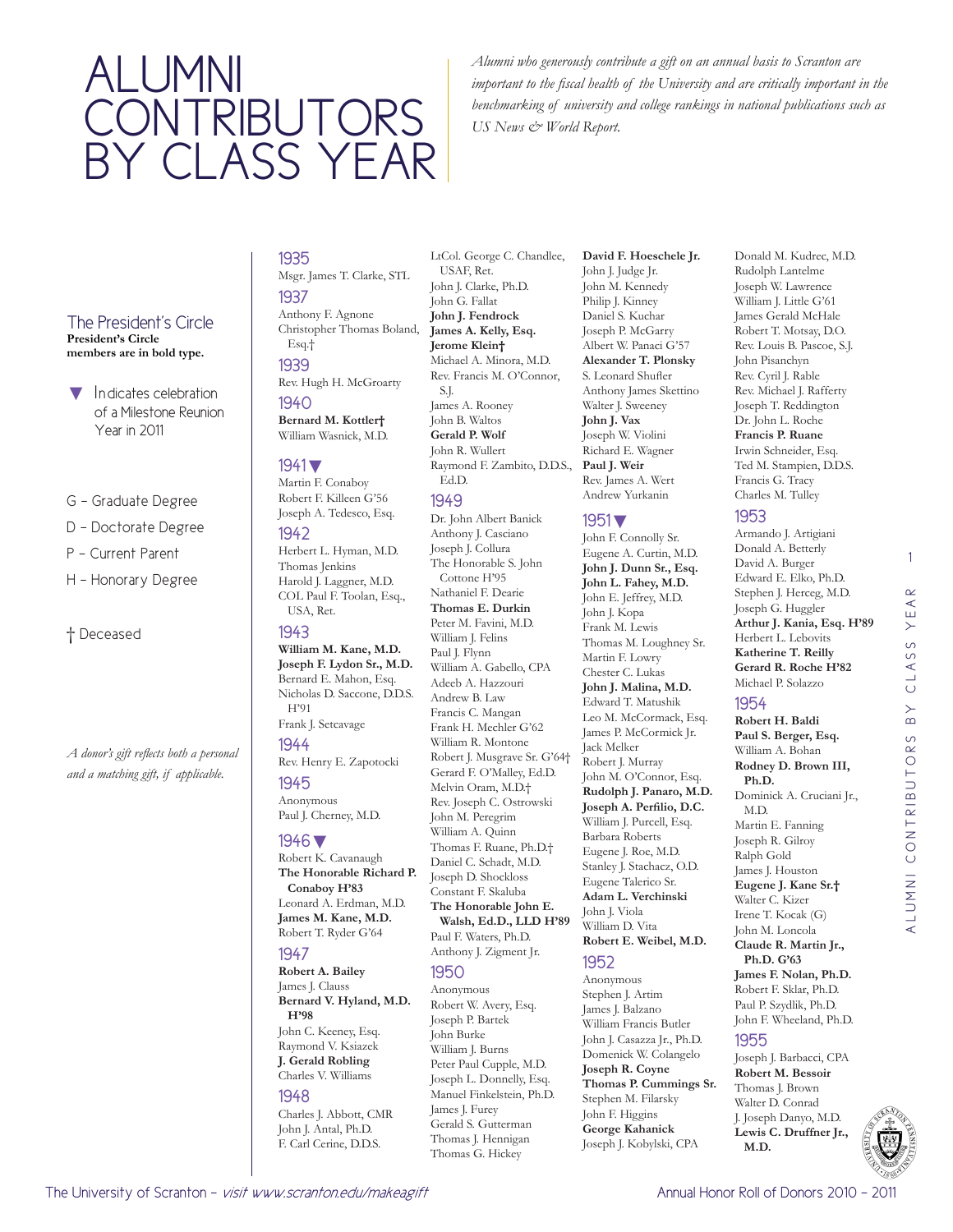Francis X. Duffy Robert M. Gibson Robert Giovanelli **Edward J. Kollar, Ph.D. William A. Mecca Jr. Frank A. Milani, M.D.**  Thomas P. Morreale James F. Mullaney Joseph P. Murnock Frank J. Polkowski, Esq. Joseph G. Ritter Louis M. Savary, Ph.D. LTC Edmund J. Sieminski, USA, Ret. Joseph T. Sincavage Angelo T. Tiberio Henry C. Walsh The Honorable James J. Walsh Paul W. Yarrish

#### 1956▼

John W. Bednash Donald R. Blum Harold B. Burke **Joseph A. Caputo G'61** George J. Chmiel **James G. P. Collins, M.D.**  John Gilbert D'Arcangelo James E. Dynan, M.D. John F. Finegan **Neil A. Gallagher**  John A. Granahan Robert P. Holland William D. Hollenback Robert F. Jones Donald P. Judge Monroe Judkovics Donald J. Kemple, Esq. Paul J. Malone Joseph P. McDonald Frederick Mitchell Michael T. Moran John P. Nealon John J. O'Connell Jr. Gregory Provell Robert G. Rebek G'65 John M. Sabia Joseph F. Sinkewicz **Edward C. Slagis**  David F. St. Ledger G'69 Norbert R. Stalica, Ph.D. **Thomas N. Tate, Esq.**  Thomas J. Walsh Sr. Judge Francis R. Williamson

#### 1957

Anthony J. Andreoni **William J. Antognoli, M.D.**  John J. Burke Leo B. Burke **Sylvester T. Chapa**  Dominic F. Cossa H'82 F. Morgan Cox Ramon J. Deeb, M.D. Bernard F. Dick, Ph.D. Robert F. Duffy **John J. Farrell, CPA**  James F. Flynn, Esq. **Thomas J. Foley Jr., Esq.**  Frank J. Germain, M.S.W. Walter P. Gibson John J. Heaney Carl I. Hopf William F. Hoppel William R. Kruzel

Frank J. Lesnefsky Fred S. Lewenson, D.D.S. Malcolm R. Maguire **John P. Martin, Ed.D. (G)** A. Jerome McCormick Timothy J. McGovern William P. Morris Joseph J. Mowad, M.D. Raymond R. Oncay Harry E. Phillips John B. Reilly Dominic R. Scott Andrew E. Sluko **Walter E. Smith G'64** Daniel Stankiewicz John C. Wall, D.D.S. Raymond L. Williams

#### 1958

Louis F. Auriemma Walter C. Avery Joseph J. Barrett, Ph.D. William P. Burke Arthur J. DeNero Michael P. Doyle John P. Gower Michael J. Grobosky Thomas S. Higgins, Esq. Edward J. Hughes Sr. Robert F. Kearney Howard C. Kellerman J. Roger Kemple Frank J. Killino Eugene M. Langan Jr. G'64, G'68 Joseph A. Lavelle, Ph.D. **John J. Leahey**  Robert D. Lepisko Joseph J. Loux Patrick J. McCabe G'65 The Honorable James M. Munley John J. Nallin Victor J. Nardone Joseph J. Pascoe G'64 Robert A. Roberto John J. Rossi John T. Schofield **James R. Stone**  Harold A. Swift **Robert J. Sylvester**  Very Rev. Myron G. Zuder, Ph.D. G'66

#### 1959

Louis Adams Anonymous Joseph J. Banick G'67 Joseph T. Bellucci, Ed.D. Thomas P. Bewick Raymond R. Caucci Walter F. Cavanagh Joseph R. Charney G'67 Charles J. Cino **William G. Connolly Jr.**  Paul M. Donovan Frank C. Dwornikoski **Theodore L. Ferraro**  Joseph H. Fitt **Victor P. Frattali, Ph.D.**  COL Frank B. Gewet, AUS, Ret. John T. Gough Albert J. Guzzi G'66 C. Daniel Higgins, Esq. Robert F. Jordan

Edward D. Kazakavich Sr. David P. Kemple, Ph.D., ACSW Walter Kowalchik, Esq. John S. Lechaton, Ph.D. Arthur T. Myers James J. Needham Donald J. O'Boyle, P.E. **William C. O'Malley**  MG Daniel J. O'Neill, USA, Ret. G'64 Edward J. Orokos Samuel P. Pane Ned R. Panfile Sr. Francis J. Pryal G'64 COL John L. Rafferty Sr., Ret. John P. Reddington, Ph.D. Robert J. Riedy Chester D. Sebastianelli Robert Thomas Shields G'70 COL Robert C. Stiepock, USA, Ret. Paul J. Stull **Gerald Richard Walsh, Esq.**  Paul A. Walsh, CPA **Robert E. Wright, M.D. William J. Young** 

Joseph M. Joyce G'67

#### 1960

Anonymous Gene E. Banick, CPA **Carl E. Bartecchi, M.D., MACP**  Joseph C. Bohan **Angelo R. Cinti**  The Honorable Robert J. Conway Michael A. Cruciani Timothy L. Curtin Robert A. Denton Jr. C. William Eckenrode **John J. Ferry, M.D.**  Joseph T. Finnan Richard C. Gervasini Carmen M. Gigliotti G'67 John J. Gilligan G'70 LTC Henry C. Gilmore, USA, Ret. Augustino R. Graziano Bernard Grzybicki **MG John P. Herrling, USA, Ret.**  Joseph G. Homoki William J. Hopkins Jr. G'69 Thomas F. Jennings Andrew W. Leo Cornelius J. Lorden Donald F. McAndrew John E. McCawley Fred J. McCrae Jr. **Frank J. McDonnell, Esq. H'08** John W. McGoff Joseph P. McGraw G'62 Sarah J. McHale James J. McKane G'72 Gerald P. Moran, Esq. Joseph J. Mrowca, Ph.D. Donald G. Myers, Ed.D. Nicholas M. Neureuter Anthony M. Perry, M.D. Nicholas Pezak John G. Pittelli G'65 Arthur P. Poli

Edward J. Polkowski Gerald T. Powers, Ph.D. **John B. Pryle Alfred M. Rotondaro, Ph.D.**  Robert J. Sarnowski, M.D. James F. Skalski Thomas J. Toton William J. Walsh John P. Whalen Robert E. Whitford Joseph P. Woolsey (G) Edward F. Zelinski

#### 1961▼

**Anonymous** Anonymous James M. Basta Leonard G. Chromey Richard F. Close Jr. John M. Connor The Honorable Paul F. Crowley Richard C. DePrimo Neil M. Fogliani Frank A. Frankovsky James J. Grace **Edward J. Hayes Jr. George R. Holmes, Ph.D. Theodore Jadick**  Eugene V. Joynt John J. Kearney William A. Kelly Paul R. Kennedy, Ph.D. Joseph M. Kovalik Ludwig V. Kunzman John J. Lash Sr. **Saul M. Levy**  John J. Marcinkevicz Jr. John J. McGee G'70 Andrew Scott McGowan, Ph.D. Ronald E. Mensel **James A. Mezick, Ph.D.**  COL James J. Muldoon, USA, Ret. COL Thomas C. Munley, USA, Ret. Thomas J. Murdock Paul Mushak, Ph.D. John M. Nape G'71 Bernard A. Nawrocki **R. Barrett Noone, M.D. Edward J. O'Bara Louis J. Orban**  Terrance J. Preston Robert H. Rempe, Ph.D. G'68 John J. Robinson, Ph.D. Leonard M. Sarr (G) Sidney B. Severe **Thomas W. Sheehan G'68** Msgr. Constantine V. Siconolfi William J. Summa **John P. Sweeney**  Joseph F. Tokarchik Clement L. Valletta, Ph.D. **Drew Von Bergen**  Charles M. Wehler **Joseph F. Weiss, Ph.D.**  John J. Witinski Sr. (G)

#### 1962

Paul J. Angelis, Ph.D. Leonard B. Berkoski Jr., CCLA, CFE Frank J. Carden G'72 **Frank Caulson**  William J. Clark G'64

#### **Dale Collins, D.D.S.**

James F. Corcoran Flora M. Cupple Edward A. D'Agostino Joseph A. Dermont Joseph V. Doria, ACSW, LCSW Thomas J. Dougherty G'68 Richard J. Dowling Jr., Esq. Frank J. Drummond Michael J. Ezdebski Sr. G'65 William A. Fanning James J. Farrell, Esq. Rev. Michael Fill Gerard F. Fitzpatrick Kenneth J. Forconi Samuel Ross Giamber, M.D. Al E. Gillis John J. Glynn Patrick F. Grady Sr., Ed.D. G'67 Henry L. Graham Jr. George G. Gulbin Jr., CLU Terence J. Hayes, V.M.D., Ph.D. Frank P. Hoffman William Houston Joseph F. Jablonowski John B. Jordan G'64 Thomas J. Kerl G'69 Carl J. Kuehner H'11 Jacques P. Kueny Lawrence A. Lopez Paul W. Lowry Gerard J. Malia Albert J. Marmo Robert G. Meeker, Ph.D. (G) Vincent M. Montoro G'69 **Paul M. Montrone, Ph.D. H'86** Michael A. Occulto David A. Oven, D.D.S. John P. Pacanowski, M.D. John J. Price, CPCU Joseph J. Rava Michael J. Sekol Robert Simoncelli G'70 Frank R. Staudenmeier Edmund F. Sweeney Donald L. Thompson Edward Timinskas Arthur H. Van Buskirk Jr. Carl J. Vinitsky Richard J. Williams 1963 Anonymous Thomas A. Artabane, M.D. **Robert J. Boylan, Ph.D.**  Philip J. Burke, Ph.D. G'66

2

Charles H. Castellino Marion R. Casterlin, R.N. Paul A. Chianese Edward A. Ciaston Peter V. Colangelo Thomas G. Cupillari **Michael D. DeMichele, Ph.D.**  Louis J. DiMattio George P. Duhigg G'70 James A. Durkin Joseph J. Farrell Richard D. Farrell Richard J. Flynn, M.D. Gerard A. Gallagher Jr. Michael A. Gangloff, M.D. Emilio J. Giordano G'67

James L. Burne Jr., D.D.S.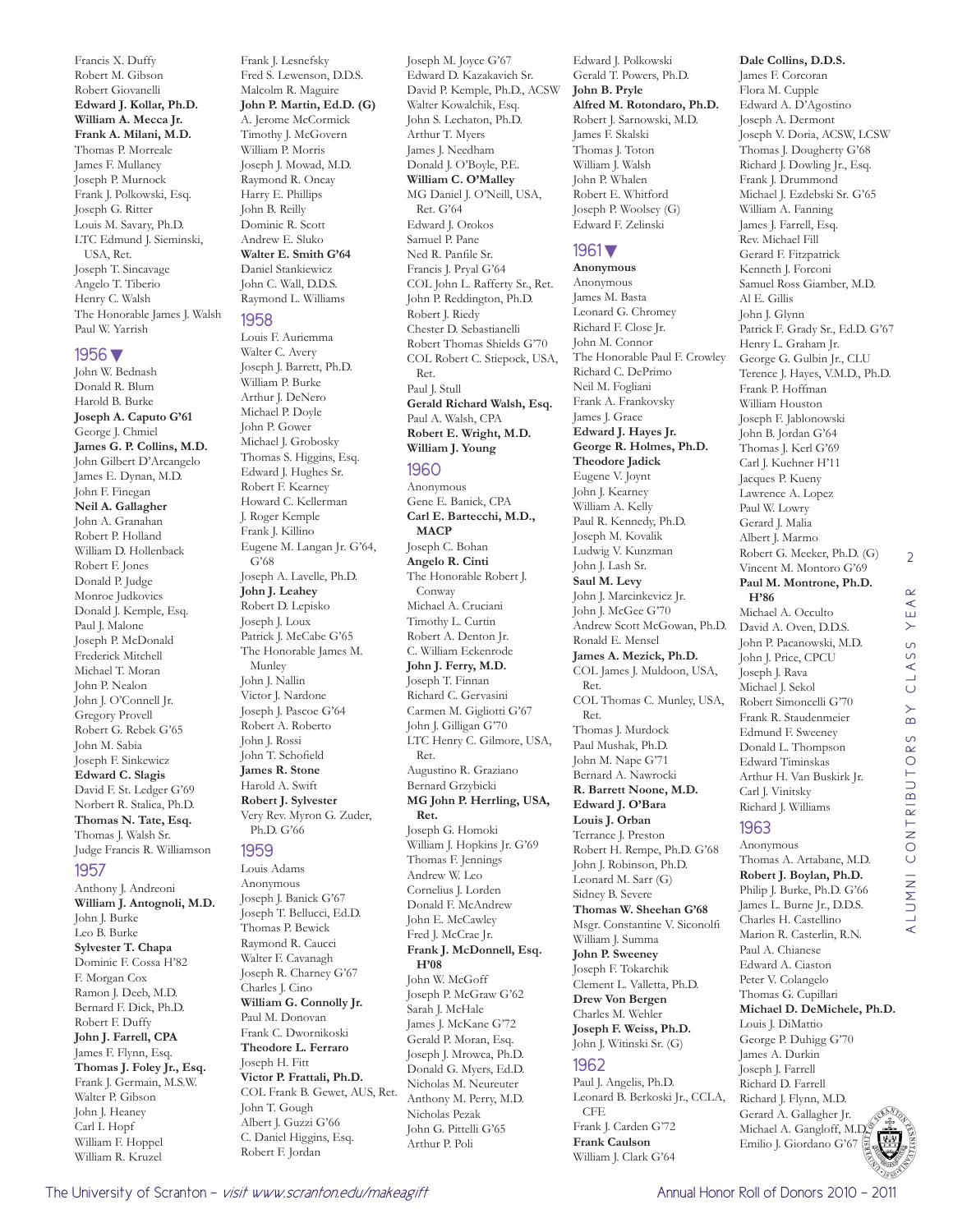Robert J. Holtham G'69 **John P. Kameen**  Charles Joseph Keffer, Ph.D. Jerome P. Lacotta G'72 Robert J. Lang George P. Leshanski, Esq. Michael Loyack II G'82† Walter E. Malhoski, M.D. Edward M. Marinchak James E. Martin John Michael Martin Sr. G'71 Charles E. McAndrew Paul Barry McAndrew Walt McGough Patrick J. McGraw Daniel J. Millett James P. Noone, M.D. **John G. Paulishak**  Gerald J. Phifer **Donald L. Preate Sr., M.D.**  Elizabeth Procik G'69 Frank X. Quinn Robert M. Rossick, CPA **Albert G. Rutherford II, Esq.**  John J. Ryan **The Honorable William W. Scranton (H)** Thomas V. Tinsley Jr. **Gerald P. Tracy, M.D. H'99** Angelo J. Vergnetti Harry M. Watson Jr. 1964

Anthony D. Amadeo Joseph F. Aquilio Roman J. Baran David Barry LTC Earl E. Bechtold, Ret. Robert J. Burke G'80 Thomas C. Burns David P. Chowanec Francis R. Cicci G'68 Patrick F. Cioni G'69 Angela B. Cobb (G) Philip J. Cocco Sr. G'67 Francis W. Connolly, Ph.D. **William J. Corcoran, Esq. James R. Costello Jr., Esq.**  Frank L. Coveleski John P. Cummings **John J. Cunningham III, Esq.**  William P. Cusick, CPA G'69 Joseph F. Davis, CPA Joseph B. DeAngelo Sr. Anthony DeCarli Jr., Ed.D. G'67 Patrick A. DiNapoli G'66 Walter Ermolovich G'71 **Paul F. Fahey, Ph.D.**  Regina C. Ference (G) James J. Ferguson G'67 Patrick F. Fischetti Edward J. Flesch Stephen H. Furman, CPA Alvin R. Gelb G'68 Ralph Grambo, Ph.D. John W. Hattman, D.A. (G) Ann Teresa Helring Frank X. J. Homer, Ph.D. Enid P. Housty (G) Ann Marie Hrobak G'69 John P. Kazista G'70 **James M. Kelly** 

**Joseph T. Kelly Sr., D.M.D.**  Joseph R. Kempter, CPA G'67 Frederick J. Kozlowski William V. Krause J. Dennis Kryzanowski G'69 COL Willis F. Larrabee, USA, Ret. John J. Lyons John T. Malosh John D. Matiskella Alexander M. McGowan Robert W. Mitchell Sr. Anthony P. Molinaro Daniel J. Moran Jr. Richard F. Moran Kenneth J. Murphy Robert J. O'Hora G'74 John J. O'Malley Jr., Ph.D. Michael J. Parise Gerard E. Philipp Arthur H. Piper, CPA John P. Prehodka John C. Rader John P. Raspen Dr. Ronald J. Refice G'67 Frank P. Riedy Patrick J. Rooney Gregory J. Rosasco, Ph.D. Eugene F. Rosetti G'71 Michael W. Rosiecki, M.D. Joseph F. Sauer Luke A. Shanley, Ph.D. James M. Soranno **LTC Michael E. Stamilio, USA, Ret.** 

Nicholas J. Talotta Fredric Boone Vath Edward M. Vonusa Bernard J. Walsh John J. Weiss Jr. Andrew P. Zale, D.D.S. David J. Ziobro

#### 1965

Irwin S. Adler **John F. Bagley, Ph.D.**  COL John J. Bartosh, JJB, USA, Ret. John P. Bednar (G) F. Robert Brady Joseph D. Castrogiovanni G'68 Francis J. Conslato John R. Davis Martin J. Dowling **Jeremiah W. Eagen, M.D.**  Thomas J. Egan, D.D.S. Patrick J. Flanagan Gregory J. Franceski, CBM, CGFM James Joseph Franconeri Jack R. Frazier Jr. G'75 Loretta B. Garrity (G) Thomas P. Gilligan, Ed.D. James A. Gilmartin (G) Edward Francis Heffron, Ed.D. G'67 William J. Hinz Frank J. Hughes Jr. John M. Kresock Thomas P. Langan, CPA, CFP **Edward J. Lynett Jr. H'93** William S. Maguire Thomas V. Mataconis Anthony J. Mazaitis, Ph.D.

Michael McCloskey, Ph.D. **Brian L. McDonnell**  James P. McGraw Jr. G'67 The Honorable Dennis M. McHugh William J. Moran Jr. Stanley A. Moroz Joseph A. Narcavage Louis J. Nardella Sr. G'68 Joseph T. Neary, Ph.D. COL Jessie W. Olshefski, R.N., USAR, Ret. (G) Donald J. Paulino Allen S. Plotkin (G) Edward J. Robson G'68 Hugh J. Rodgers Jr. **Harry T. Rose**  John H. Scanlin, PMP **Robert L. Sebastianelli**  Joseph C. Sever Jr. **Gerald E. Shanley III**  Joseph P. Sheehan Jr. Larry Sherer Joseph J. Stefursky G'69 John Swyers Leonard L. Szpara, Ed.D. G'67 Ronald Troy William S. Van Nostrand III John R. Walsh G'67 William J. Walsh Martin N. Weinstock John J. Whalen Jeffrey D. Williams Dr. Joseph S. Wittig (G) William H. Wohkittel (G)

#### 1966▼

Joseph P. Ananka, CPA Bart P. Billings, Ph.D. G'68 Justin Blewitt Jr., Esq. William J. Bradley III Anthony R. Cannella Thomas J. Cawley, Esq. Richard H. Cole Mary Elizabeth Connors G'68 Salvatore J. Cottone Paul I. Del Rosso Mary Catherine Egan (G) James Vincent English Jr. (G) Stephen J. Evers, Esq. Ardeth Fischetti William D. Foote Jr., Esq. Eugene F. Gallagher (G) Michael E. Henry Sr. Richard F.M. Hickey G'93 George G. Hohberger, M.D. Thomas Igner Jr. G'68 Ronald G. Krafjack (G) J. Ronald Krupka Walter M. Latzo Francis M. Lavin Raymond J. Lintner Jr. **James J. Loftus, M.D.**  John J. Malloy Frank E. Martino Jr. Augustus V. Materazzi Jr., Ed.D. G'68 James E. McCrone G'70 Brian P. McGlynn John J. McGowan, CPA, CMA, CIA, ATA (G) David R. Menn G'70 David H. Meyer Thomas J. Milson Jr., Ph.D.

Joseph R. Minella James D. Moran, Esq. **Francis J. Murphy, Ed.D.**  Gerard M. Musto G'74 David F. Nonnenmacher George E. Noone Sr. G'70 **James A. Noone, Esq.**  John J. Nowacki G'74 John K. Oakes Charles M. Petras, CPA Brian E. Petrasko, Ph.D. Frederick T. Price Raymond A. Roche Paul F. Sable, Ed.D. G'80 Robert A. Sherrock, Esq. Thomas E. Shoener Santhiras K. Stanislaus Bernard Strenecky Martin J. Torbert Jr. Robert J. Tyrrell, Esq. John Vandegrift COL Raymond T. Waity, USA, Ret. Thomas D. Walsh Alan J. Wandalowski G'70 Richard J. Weintraub, M.D. Michael R. White Charles F. Wynne G'72 Thomas J. Yucha, M.D. **Robert P. Zelno G'77** Walter T. Zukoski G'72

#### 1967

Anonymous Norman F. Assenza Jr. Frank R. Banko Paul A. Battisti (G) Ronald T. Baux G'69 Shepard Bennett (G) Robert P. Berkheiser G'69 Richard W. Burge Sr. John M. Casper, Ph.D. LTC Richard M. Chvotkin, USAR Paul T. Clark James Robert Clift G'73 John A. Colonna G'86 John J. Comey Joseph W. Constantini Marie Coyne Flederbach (G) Peter J. Coyne **Thomas P. Cunningham**  Philip R. Daniel Janice W. Davis (G) Lee A. DeHihns III, Esq. Joseph F. Desuta G'69 Thomas J. Dilts, MT, ASCP Wayne W. Elvidge Edward J. Farrell Jr. John E. Gustave Jr. Albert J. Guzek G'74 **Charles A. Henderson Robert P. Hickey**  David G. Hooper James R. Ide (G) Dominic Ingraffea Francis A. Iskra (G) Paul W. Johnson Cecelia Kempter (G) **William P. Kiehl, Esq., Ed.D.**  George J. Klem Peter J. Lally Sr., Esq. Harold L. Landau (G) Richard J. Lavelle, Esq.

The Honorable Joseph F. Leary Ronald L. Lemoncelli, Ph.D. William J. Loftus, Ph.D. Joseph J. Malewich Robert E. Mang P'14 Michael J. Matzko (G) John P. McAllister, Ph.D. John E. McAuliffe (G) Robert G. McGroarty John W. McHale G'71 William F. McLane Jr. G'69 Donald J. Mosley G'71 James P. O'Neill James J. Paddock G'72 Frank P. Paoli Jr. G'69 Robert L. Price G'69 David M. Pryal **Francis X. Rudegeair, CPA**  Robert A. Rudnick John R. Rusnok Leonard C. Schneider COL Charles A. Seland, USA, Ret. Michael M. Sheridan G'72 Albert P. Sindall Jr., D.D.S. Eileen J. Soranno **Gerard D. Straub Sr., CPA**  Russell J. G. Symons Aloysius J. Teufel (G) J. Christopher Warner Robert J. Weinschenk Gordon E. Williams G'69 James A. Wilson, CPA G'76 **Anne Louise Wittman (G)** Robert L. Wright Robert S. Wywiorski, O.D. John J. Zara 1968 James W. Adams G'70 Anonymous William R. Bechtel Susan A. Begliomini (G) Leroy A. Bordick Hugh Donald Burns, Ph.D. Charles J. Buzad Norman A. Carter G'70 Robert J. Cavalieri, D.D.S. Sandra M. Cella (G) Canio Cianci John R. Condon Joseph W. Connolly, Ph.D. Thomas R. Corgel Joseph R. Cours Carl F. D'Angelo, M.D. Richard J. Davidson G'74 **F. Dennis Dawgert, M.D.**  Albert A. DeFazio **Eugene J. Donahue**  James J. Dougherty G'70 **Gerald M. Durkin**  William J. Egan Sr. John F. Fenton G'70 John R. Ferguson Thomas P. Gallagher G'71

3

 $\alpha$  $\prec$ YE,

CLASS

 $\overline{B}$ 

ALUMNI CONTRIBUTORS BY CLASS YEAR

ALUMNI CONTRIBUTORS



Charles D. Gassert James A. Giardina, R.Ph., MS

G'86 Patrick J. Graham Lawrence J. Gramling, Ph.D. Mark Elwood Hamdi G'67 Edward J. Hubbard Robert P. Hughes, CPA Robert P. Joyce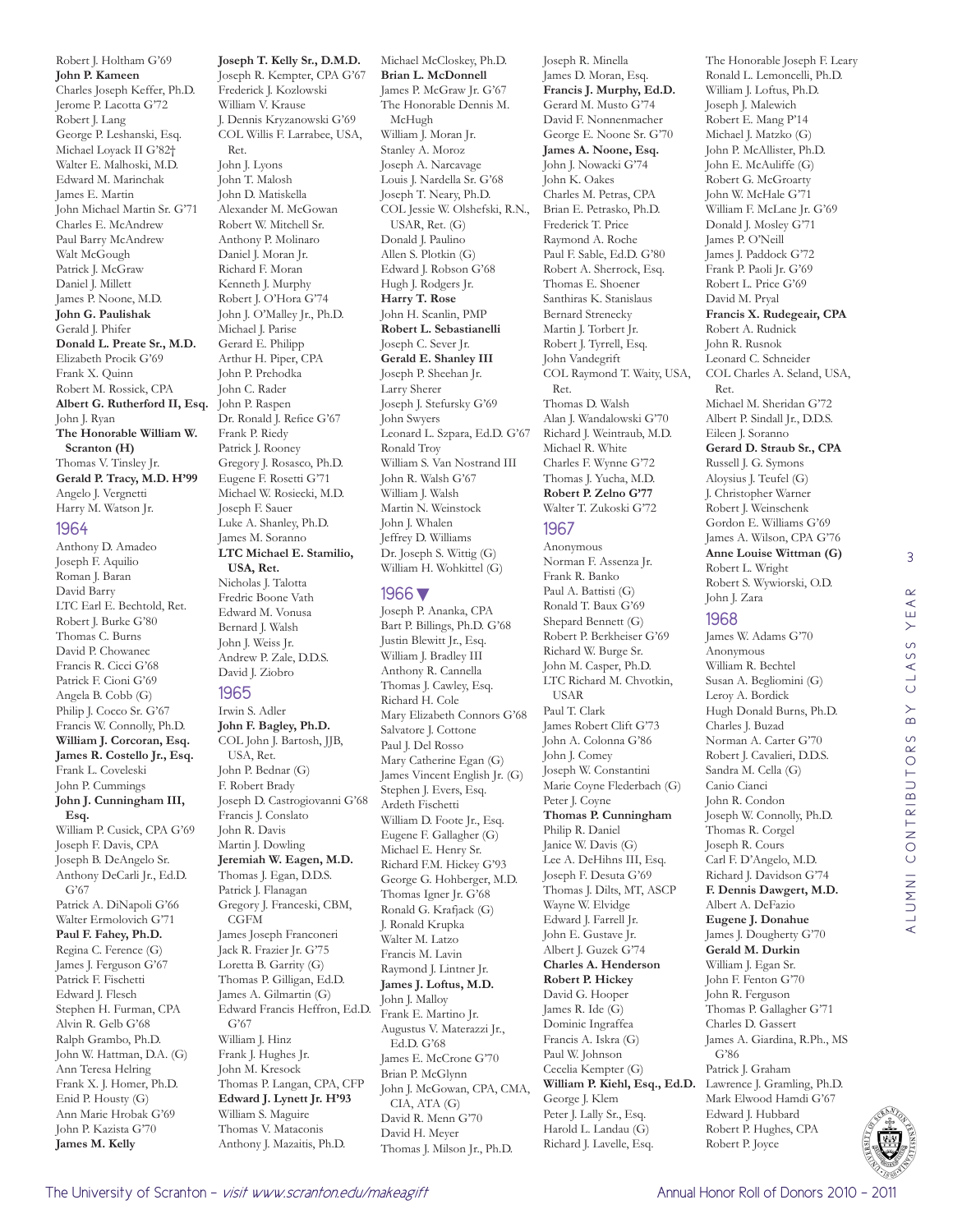Joseph K. Judge Theodore V. Kabatt **Stephen F. Kaye**  Rev. Robert J. Kelleher (G) John Victor Kozloski Thomas P. Kurosky Patrick J. Lavelle Sr., Esq. P'11, P'13 **Edward R. Leahy, Esq. H'01 Daniel P. Loftus, MSW, MS**  Thomas Logan G'72 Walter T. Loven John G. Martines Edward J. Matricardi **Alan R. Mazzei**  William E. McDonough, V.M.D. Michael F. McNulty Nan P. McNulty G'72 James B. Meehan Jr. Richard T. Meredick, D.P.M. John T. Noto Louis E. Nykaza G'78 Frederick W. Parker III, M.D. Norman J. Rabkin Albert F. Ravaioli John M. Reddington (G) Joseph G. Rudawski Sr. (G) Peter J. Savage, Esq. **Joseph T. Sebastianelli, Esq.**  John A. Shwed, Ph.D. Jeffrey Spielvogel (G) Jane M. Varcoe (G) **Robert S. Weiss**  David J. Wren, Ed.D. G'70 1969 Harold E. Anderson Jr.

Anonymous Mary Babcock, RD (G) **Patrick J. Bagley**  Kenneth M. Barnansky Sr. G'72 Ralph A. Barosi **Robert J. Bednar Jr.**  Thomas M. Bender Michael J. Bintz **David C. Blake, Ph.D., J.D.**  F. Brian Boylan Rev. Martin M. Boylan James R. Bricker Donald J. Bridy, Ph.D. William F. Buckley James R. Burnett Blair E. Caboot (G) Regina M. Carey (G) Ronald J. Casella, Esq. Anthony J. Castagnaro G'72 Thomas J. Catlaw Robert J. Chelik G'72 Peter J. Chepucavage, Esq. Joseph J. Ciocci G'75 Michael H. Collins, Esq. Peter Paul Cottone Jr., O.D. **Thomas J. Davis, CPA**  Edward C. Didario Myron C. Dolecki G'71 Winifred Carter Doud (G)† Daniel J. Dougherty **Joseph T. Doyle, CPA**  Thomas James Earley Pasquale J. Fazio G'75 Ambrose J. Finnegan, Ed.D. Joseph S. Flick III Grace C. Forsythe (G) **John J. Gallagher, Esq.** 

Joseph A. Gentile Thomas J. Gillespie Jr. Robert T. Gownley, Esq. Joseph P. Hart, Esq. Paul R. Hart John E. Helcoski G'72 Robert J. Jennings Robert H. Jones G'75 James P. Kane Marie A. Keeler (G) Robert R. Kennedy G'71 Thomas J. Klensk, Ph.D. William L. Kovacs, Esq. Ronald J. Krowiak Frank L. Larkin Gregory B. Laskow, Ph.D. G'71 Stephen S. Mariani, M.D. Joseph P. McDonald Robert McHugh (G) Richard E. McLaughlin The Honorable Robert P. Meehan William J. Morley Jean M. Murphy (G) John T. Nalevanko G'74 Ronald J. Ofalt (G) Thomas I. O'Malley Harry P. O'Neill III G'75 Richard J. Pierotti, M.D. Charles J. Pineno, Ph.D. (G) Sister Mary Bride Pollard, R.S.M. (G) J. E. Pricci Patricia Rafferty (G) Thomas F. Regan Ronald J. Rinaldi Sr. (G) **William L. Roughton Jr., Esq.**  COL George J. Savitske, USA, Ret. William G. Sclafani G'71 David A. Scull Virginia A. Shupp (G) David E. Smith, DBA (G) The Honorable Robert G. Smith Robert Delmar Gabreil Smith G'70 Norman L. Stevens James L. Walsh, Esq. John F. Walsh III Robert G. Wanschura Alfred J. Weinschenk Jr., Esq. G'74 **The Honorable David J. Wenzel G'74** Donald A. Whitney Timothy J. Woestman Robert W. Zech Jr., Esq. James A. Zrebiec Andrew M. Zurick, M.D. 1970 Anonymous

Robert J. Bennett Margaret R. Brady John J. Brostoski Sr. Robert J. Chaney (G) **Joseph F. Cimini, Esq.**  William J. Clarke **Christopher M. Condron H'03** John K. Curley Wilson T. Curtis Gary T. Dale

Alfred B. Davis III Gregory T. Dickinson, D.D.S.  $(G)$ Francis P. Donahoe Richard L. Eckersley, CPA G'93 Fred B. Fromhold, Esq. Robert G. Gastinger, Ph.D. Michael P. Graham, CPA John B. Gunner P. Kurt Haarmeyer, D.D.S. Dennis T. Harkins Timothy J. Harney Otto J. Heil Richard P. Holmes Donald J. Kavulich Gerard M. Krupski Clayton S. LaCoe Jr. G'74 **Thomas M. Lawler, Esq.**  Paul R. Leber Jr. G'72 Paul F. Leonard Sr. Donald E. Lewis (G) Joseph J. Magnotta COL Anthony J. Mangan, PANG Armond T. Mascelli Peter William McCourt G'74 Robert J. McDevitt (G) Anthony J. Munchak Fedele A. Musso, D.M.D. Paul A. Naso, Ed.D. Joseph P. Nish G'72 Charles W. Nutt Jr. James C. O'Brien (G) Joseph J. Podrasky Jr. Alex Poplawsky, Ph.D. Carlon E. Preate, CPA David M. Rafalko, M.D. Stephen L. Ratko Harold W. Rose (G) George M. Roskos G'74 Nathan T. Schelle Allan Slawitsky **Joseph K. Speicher, CPA G'74** David A. Stanek Janet M. Stansbury G'78 Helen M. Stockinger (G) Timothy F. Swanson Sr. (G) Frank S. Synowiec Jr. (G) Geraldine J. Turkington (G) Brother David J. Turmel, C.S.C. James J. Vnenchak Geraldine G. Wall (G) E. Michael Walsh Robert J. Wasnick, M.D. Charles S. Weiss, Ph.D. Dr. John J. Wetter G'79 Richard G. Wilson **Richard A. Yarmey, Esq.**  Thomas P. Yonkin **Harry N. Yuhnick**  1971▼

#### Alfred P. Allen G'76 The Honorable Joseph M. Augello Michael C. Baker Michael A. Basile Charlotte M. Becker (G) Joseph F. Bewick, Esq. William J. Biniek, Ph.D. (G) Walter J. Borowski Jr. G'74 Carol Boyle (G) Thomas F. Brennan **Michael J. Breslin**

Joseph E. Briganti G'73, G'78 John A. Brunetti James M. Carden Robert G. Carroll, Ph.D. G'77 **Paul R. Casey Jr., M.D. P'14** Carmine J. Cerra, M.D. Patricia M. Cicci (G) Robert P. Corcoran (G) Rose Corcoran (G) COL Joseph S. Czyzyk, USAR, Ret. Bernardine DePietro (G) Stanley W. Dombroski, D.D.S. Neil J. Donahue P'13 Sister Margaret M. Donnelly, R.S.M. (G) Joseph E. Donovan, CLU, ChFC G'74 Thomas J. Farrell Howard B. Fedrick (G)† John T. Forconi Michael J. Fromhold, Esq. Jerome Edward Giles (G) Peter J. Glennon Sr. John W. Gray Darryl H. Griwatz, CPL G'73 John J. Hartnett George Paul Heffernan Jr. (G) Thomas D. Hill II Joseph G. Hogan Maria Marguerite Holyk Zdeb (G) Sister Gertrude M. Hopkins, I.H.M. (G) Raymond J. Keefe, CPA Rosemary C. Kozlowski (G) Carmine LaBrutto Joseph M. Lawler Charles E. Lewert G'75 **George V. Lynett, Esq. (G) John C. Mascelli, Esq.**  Benjamin F. Matthews, Ph.D. Mark E. McDade **Michael J. McDermott**  Patrick M. McDonough G'75 Edward J. McGarvey Dennis P. McGlone, Esq. Paul E. McMahon Chris J. Mellow Geno J. Merli, M.D. Herbert M. Meyers Joseph J. Michalczyk G'74 Jerome K. Miller Jr. **William F. Miller III**  Donald M. Millin (G) James J. Moore James V. Morrow George W. Neuhaus Jr., CPA G'73 Anthony E. Niescier, D.O. Francis X. O'Connor, Esq. Michael P. Ondo III Paul M. Oravez Ernest H. Pagliaro Jr. **Gerard P. Panaro, Esq.**  Carl E. Pedley Jr. G'86 **Stanley P. Prisco Jr.**  Daniel J. Rink Louis A. Samela, AIE Victor J. Sgobba Charles Edward Shields Jr. David John Simakaski (G) Rajeshmal Singhvi (G) Robert P. Spigarelli

Ronald C. Stiles Thomas J. Sweeney Judith E. Tokos (G) Allan G. Unger G'73 Thomas Vogenberger Msgr. William P. Ward (G) **Charles V. Watson, Ph.D.**  Eugene J. Wendolowski G'74 Robert J. Willis, Ph.D. (G) Carl S. Wrazien Richard L. Zack, Esq.

#### 1972

Michael A. Aherne Anonymous Leo D. Bagley Judith M. Bavaria (G) Stephen C. Bennett, LCSW Donald Bielawski, M.D. Rev. William B. Blake (G) The Honorable Thomas M. **Blewitt** Michael J. Bognet G'75 James Boyle Donald W. Broderick G'74 Frank M. Cianci, D.D.S. **Donald J. Coleman, CPA**  James K. Conahan Michael J. Corbett Robert J. Cordier James J. Coyle Kevin P. Creegan, Ph.D. G'76 Margaret M. Cusick (G) Richard J. Deemer G'74 **Daniel J. Dunn G'74** John R. Ellis Marlin C. Evans (G) Wayne D. Evans (G) Robert F. Fallon Michael R. Federovitch **CAPT Patrick J. Flanagan, USN, Ret.**  Judy A. Forkal, CPA (G) Paul F. Gerosky Francis M. Goskowski G'76 Theresa C. Graziano (G) Patricia Gunton Dominic Guzzi (G) Edmund J. Halbig LTC Gary J. Harrity, USA, Ret. Raymond T. Hayes Jr. G'98 Robert L. Holbert Sr. John J. Houston, Ph.D. P'13 Francis J. Jackowski Clifford D. Jones G'77 Robert H. Jones Sr. Paul Michael Kaczmarcik, Ed.D. G'76 David E. Kalinoski Antonia Kintzer (G) James A. Kocsi Lawrence R. Kolbicka Stanley A. Kolodziej Rev. Joseph R. Kopacz **James J. Kuchera, M.D.**  Lawrence J. Lonergan **William R. Lynett**  Joseph G. Machek G'74 **Mark R. McDonough**  Rev. Thomas D. McLaughlin Andrew M. Medina G'81, G'87<br>Robert J. Meneguzzo Robert J. Meneguzzo

4



Jay M. Mirsky

Gerald P. Mulderig, Ph.D.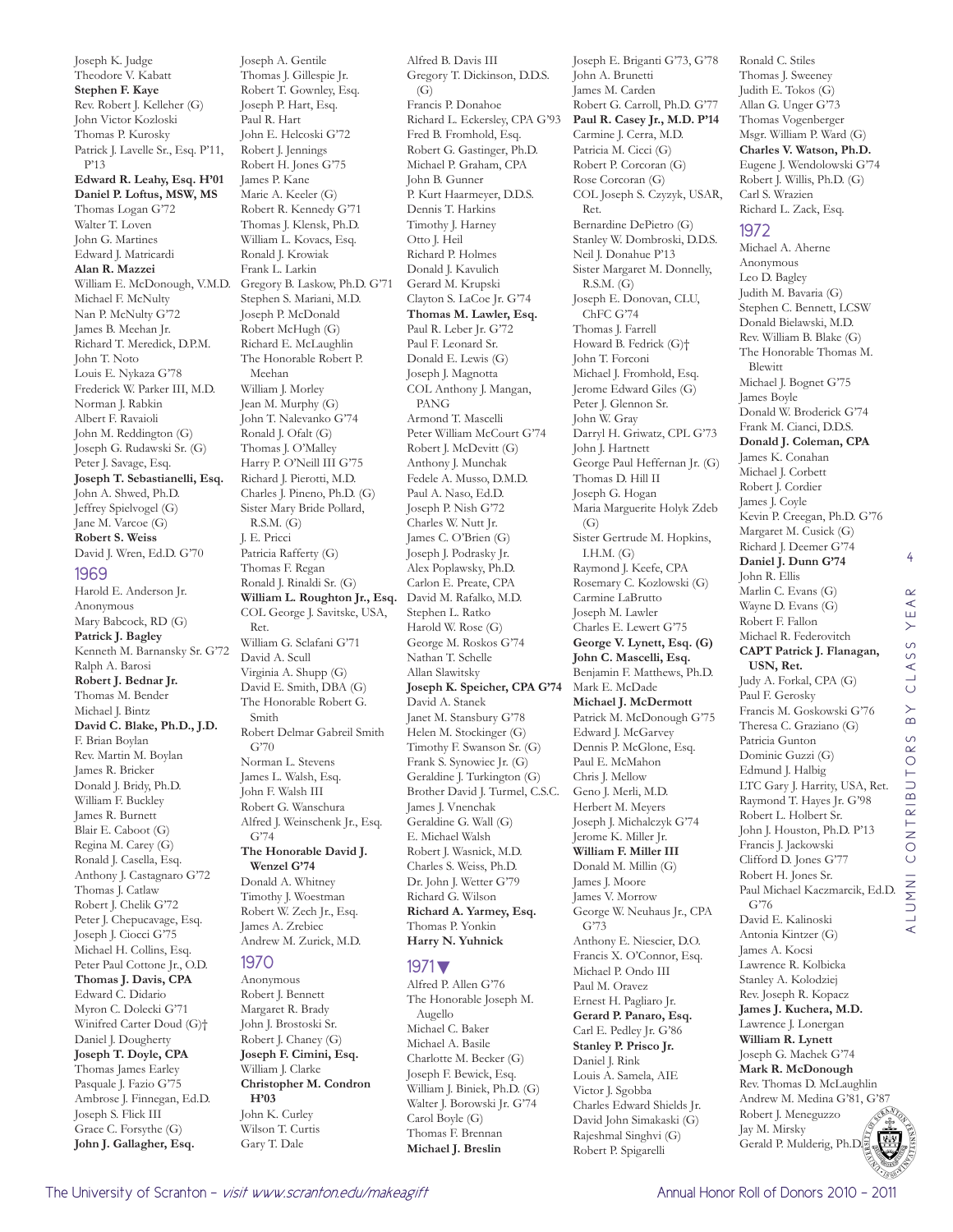Terrence J. Murphy Robert C. Natale James F. Nolan Jr., Ph.D. Helen A. Pagnotti (G) **Sidney J. Prejean, Esq. Msgr. Joseph G. Quinn**  Josephine M. Saccone Rev. Phillip J. Sladicka Geraldine M. Tarantini (G) David L. Tordella Lawrence M. Vetter Martin E. Washofsky (G) Catherine M. Winans Thomas W. Wisniewski Edrene K. Wright G'87 Philip E. Yevics, Ph.D. Gary S. Zampano G'78 **James J. Zaydon Jr., Esq. (G), P'12**

#### 1973 John Robert Adams (G)

Ashok B. Bavishi, CPA (G) Earl Bishop Donald J. Burke Michael I. Butera, Esq. Robert E. Caffrey Jr. Sister Margaret Conlon (G) Diane Croom (G) Gary S. Davis Richard B. Davison G'87 **Ralph J. DiRuggiero**  Margaret Susan Dixon (G) Henry Mario Donati (G) Leah N. Duckworth (G) Paul Duick Beverly Ann Dulny (G) **Mary S. Durkin G'72** Anne Marie Ermolovich (G) Dennis E. Franko, Esq. Martin W. Gallagher G'75 Gerard M. Garvey, CPA **Deborah J. Gougeon, Ph.D. G'75** Ronald J. Grambo, Ph.D. G'76, P'12 Thomas Granito G'77 John G. Harris Jr. Jane Marie Helcoski (G) Joseph J. Hurley Jr. Alfred A. Jordano Sr., CPA (G) Michael G. Kelley (G) Eugene F. Killiany G'78 Edwin W. Koc David M. Koruszko, EA, ECS Andrew J. Kosar Margaret M. Kovacic Thomas J. Kroll Mary Anne Lavin (G) James M. Lawless Gary D. Loyack P'14 Kathleen A. Marsh (G) David A. Mason, CPA Michele Ann McDade (G) Patrick J. McGowan **Francis T. McMahon Jr. G'75** Angelo J. Mecca Catherine Ann Medina (G) Arthur M. Menichillo Michael J. Michlowski Jr. Robert John Miller Jr. G'78 Walter J. Moore, M.D. Paul E. Mriss Judith Murphy (G)

Stephen G. O'Rourke Thomas Joseph Oven, M.D. Thomas C. Padden Joseph A. Politch, Ph.D. Anthony Poplawsky Joseph Romanelli Stanley C. Roth Joseph J. Ruzbarsky, M.D. Edward C. Scarp Angelo J. Sileo G'75 Theodore J. Slegesky Gerard A. Smith Kenneth F. Smith (G) Carl A. Solano, Esq. J. William Stapleton Lorna Elizabeth Stuart Yvonne Szpara (G) Philip A. Tochelli G'76 Kevin J. Walsh G'77 Jeffrey C. Webb Sr., CPA Daniel H. Whitaker **David John Williams**  Gloria A. Wilson (G) Joseph A. Wren G'78

#### 1974

John J. Acculto **Peter P. Ackourey, Esq.**  Douglas J. Adams Robert J. Altieri Robert H. Angeloni Anonymous Audrey J. Butkiewicz (G) **Mark E. Chopko, Esq.**  Kevin R. Clarke G'84 William B. Coggins Michael James Connor Michael J. Donohue, Esq. **Robert Fleese William J. Fries, Esq.**  Sheldon S. German (G) Thomas J. Graham Russell O. Gunton David E. Heisler, Esq. Peter G. Holyk G'77 Lawrence T. Johnson Richard M. Jones Richard M. Kessler William F. Ketcham, Esq. William J. Kiernan, CIC Rev. John J. Kilpatrick G'73 John T. Kondrchek (G) Mark E. Kropiewnicki, Esq. Joseph J. Laffey Jeffrey J. Leventhal G'73 Richard A. Martin, M.D. George Joseph McCool, Ph.D. Robert F. McCormick Robert W. McDonald, CPA G'86 **David J. Nagurney, D.D.S. Joseph A. Nebzydoski, V.M.D. G'77** Thakor P. Patel G'73 Donald A. Powell, Esq. David W. Quinn William M. Rafalko William F. Reedy Daniel D. Rist Michael F. Rodgers (G) **Walter E. Sack G'79** Rev. Jeffrey F. Samaha

Gardner W. Smith Anthony C. Spitale Warner F. Stark (G) Lawrence E. Stetts Joseph P. Wargo, Esq. G'92 Robert P. Widaman Jr. Alex E. Wiercinski, RNC/NNP Richard J. Wnuk G'79 **Ted Wolff**  Patricia Yevics-Eisenberg

#### 1975

Judith Abramovitz Linda Alfano (G) Ronald W. Andidora, Esq. Arthur Arnold John F. Ausura Madeline M. Badalaty, D.M.D. Stanley R. Balut John P. Bartley, Esq. Ralph R. Bove, Esq. **Charles E. Carey, Esq.**  JoAnne Cesare Gerald A. Charnogursky, M.D. **Gerard J. Cipriani, Esq. Stephen Cosminski, CPA G'77** John A. Costigan Jr. Rajnikant M. Dakwala (G) Joseph A. De Falco Jr. **Jerome P. DeSanto G'78 Frank J. Dubas Jr., CPA**  Carolyn S. Duplessis G'74 Troy L. Duplessis Jr. G'73 Philip J. Dzwonczyk, M.D., FACP Edward A. Falkowski Thomas A. Ferguson Robert Bryan Fitzpatrick G'80 Philip F. Golden (G) Thomas J. Griffiths III (G) Dennis M. Guida Steven E. Hagen Marcia M. Harney (G) Ruth L. Hauenstein (G) **Frederick A. Hensley Jr., M.D. Jerome T. Hromisin (G)** Martin J. Hudacs, Ed.D. G'81 Glenn M. Hunter Donald A. Jones Francis T. Joyce, CPA Kathleen Trask Keating

Narayankumar Khajurivala (G) Philip J. Kinney Jr. Paul D. Kocum Gerard J. Lavelle, Esq. **Charles A. Lenns, Esq.**  Robert F. Liptock David J. Lukiewski William A. Lynagh, M.D. Archbishop Joseph S. Marino **John R. Mariotti, D.M.D.**  Andrew R. McClellan **David F. McCormick G'79** George S. McCrosson Michael J. McFarlane, M.D. Thomas E. Moylan Patrick J. Murphy Nicholas A. Naro Henry A. Phillips **Rev. Msgr. Patrick J. Pratico, J.C.D.**  Joseph P. Rettura G'07

Daniel J. Riehl Mary K. Scheutzow G'74 LTC Blaise X. Schmidt, USAR Francis X. Solano Jr., M.D. Barbara A. Soyka G'74 **Robert J. Walker**  John T. Walsh Dr. Janet G. Weeks (G) Eleanor R. Whitman Dennis N. Witiak, Ph.D. Carl J. Witkowski Jr. William E. Wyatt Jr., Esq. (G) Francis Yevitz Antoinette Zandarski, R.N.

#### 1976▼

**Christine Ackourey**  Margaret P. Aldine G'78 Gary A. Alpert Sr.† Anonymous Anne T. Armezzani (G) Charles J. Barrett, CPA Michael A. Belus, Psy.D. **Paul P. Biedlingmaier Jr. Christine Blazynski, Ph.D. Jean-Paul Bonnet, D.O.**  Mark A. Brazitis, FACHE Rosemary Broderick, FACHE G'80, G'89 John F. Brzycki Jr. Andrew E. Bubser Rosemary T. Bunting-Murphy Margaret M. Burke (G) John J. Butchar, Esq. Salvatore J. Cherra Jr. Garth N. Connor Suzanne M. Cordier (G) Joann A. Costanzo John L. Costello Jr. Edward W. Crotti **Mary C. Cruciani, M.D.**  Rev. William Ryan Culnane, Ph.D. Mary V. DeCicco, D.M.D., F.A.G.D. **Philip G. Decker (G)** William J. DeLiberis, D.P.M. Philip J. Demyan Timothy E. Denny Rudolph M. DiGilio Thomas A. Donnelly, Ph.D. Robert J. Eden Edwin R. Ehret Carolyn M. Esgro G'81, P'11 Patricia Falkowski G'78 John A. Farkas, Ph.D. G'78 Howard S. Feinberg James W. Fritzinger **John M. Genova, Esq.**  Jeffrey J. Gill, D.P.M. G'77 James J. Gillotti, Esq. Alan G. Goldstein (G) Lucia M. Granito G'77 John J. Greco, M.D. Maureen Greco **Alan J. Griffith**  Stephen F. Hard Donna M. Helhowski James C. Helhowski Ann P. Hoffman, R.N. G'77 Mary Beth Holmes Nicholas A. Holodick, Ph.D. G'75 Charles C. Hydock G'79

Ellen C. Kane (G) Bruce J. Kasten, Esq. Robert G. Keenan G'89 Arthur J. Kelleher, M.D. Patrick J. Kelly Andrea M. King James E. Kneubuehl II G'77 Patricia R. Kreckie P'14 RoseMarie Lally-Doyle, Esq. LTC Leo S. Lesko G'78 Mark S. Lewis, M.D. James M. Malloy Merrill Mayenschein P'12 William P. McAuley Patricia A. McCormack, M.D. William J. Mizerak G'79 **Clara R. Munley, CPA Justin B. Murphy**  Pamela R. Myers (G) James Timothy O'Donnell, M.D. Kathleen M. O'Donnell Jean S. Pedley, EA G'83 **Karen L. Pennington, Ph.D. G'83** John J. Pesavento Alan R. Peslak, Ph.D. G'77 Joyce W. Piedmont (G) Deborah Quarry Kasten Joseph L. Rama G'78 Nicholas M. Ranieri, CPA Rev. Robert A. Rankin Joseph S. Rengert, Esq. Janet M. Rygiel (G) **Frank C. Sabatino, Esq.**  Anne M. Sample (G) Carl S. Scarantino Sr. Ralph G. Scoda G'75 Msgr. John J. Sempa Patrick J. Sheridan, CPA Dennis Michael Size Marie W. Sonner (G), P'13 Rev. Robert K. Suszko **Susan M. Swain H'99** Mary Ellen Taggart-Ford, MBA, M.Ed. Marcia J. Trignano Lawrence C. Van Iseghem G'79 **Theodore M. Volz**  Lois S. White G'75 Gerard W. Wierbowski G'85 **Paul T. Zaydon, M.D.**  1977 Lawrence T. Adelberger III Col. Joseph R. Agostinelli, D.P.M., USAF, Ret. Anonymous Stephen J. Apaliski, M.D. Richard V. Baker **Linda D. Barrasse, M.D.**  Louis J. Belardi, CPA

5



Paul C. Schneider **Timothy H. Scully Jr.**  Paul G. Billick Stephen J. Bolger, CPA Keith J. Boyle

S.S.J. (G) Doris Z. Brady G'76 COL Richard Henley Breen Jr.,

USA, Ret. Gregory E. Cali, D.O. Kathy G. Carter Brian Casey

Sister Barbara Marie Bradley,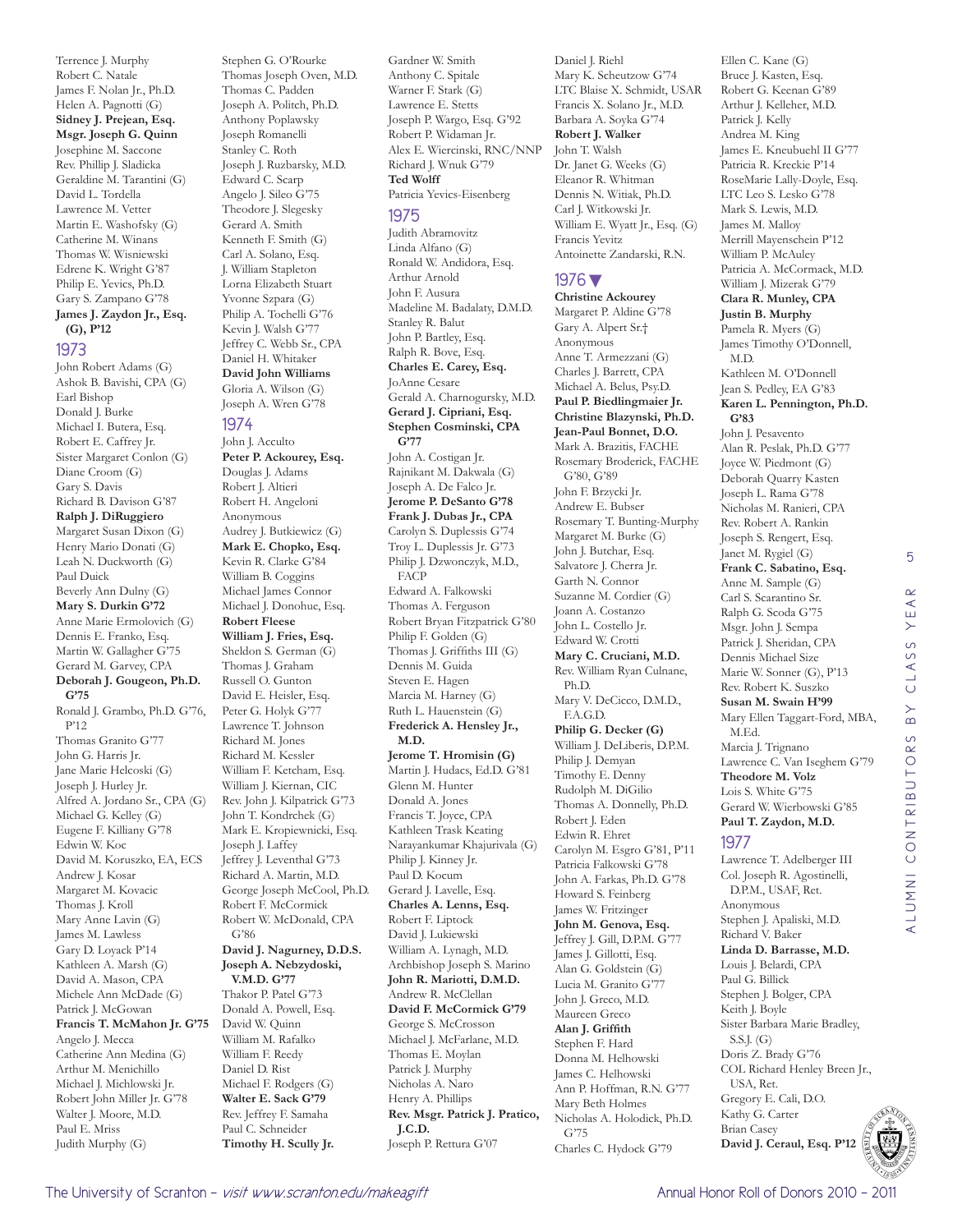Vincent A. Cinquegrani Jr. George R. Coar, M.D. Ronald R. Collins, Esq. Ellen W. Coughlin, Esq. Bettie C. Davis G'76 Michelle Davis Frank L. Doyle Jr. Judith C. Dunn, Esq. The Honorable Nan M. Famular Thomas R. Farry William N. Firjone Brian E. Fisher William J. Frost (G) Joseph E. Fulton P'13 Rev. Richard J. Gabuzda Margaret M. Gilbert Frank M. Gilmartin G'82 Joseph Gnias P'12 **Patrick J. Grady, M.D. P'12** Vincent N. Grattolino, D.P.M. Mark A. Graziadio Elaine R. Green, Ed.D. (G) Richard V. Haggerty Alan M. Henderson Thomas G. Hetzel **Mark A. Hoy**  Paul M. Jackowitz P'11 James J. Janci, Esq. Peter M. Karlowicz, Esq. John J. Kashatus Jr. G'76 Mary H. Kelly G'76 Carol A. Kristoff, Esq. Jeffrey J. Larioni **Patricia P. Lawhon G'76** Donald R. Loughney Jr. P'11 John P. Lyons (G) Frank C. Mangan, Esq. Francis S. Mansueti Joan A. Materna-Solera John R. May, CPA Kathleen A. McGann Thomas R. McGann, M.D. Thomas E. Mecca, Ph.D. **Mary Ann Munley (G)** James J. Murray Judith A. Newak (G) Van D. Nguyen (G) James W. Nonnenmacher G'78 **William T. Oldfield Jr.**  William J. Parker, Esq. **Brian L. Reach**  Carol M. Restaino John W. Roditski G'84 Timothy H. Schad Brian M. Schipp Charles A. Sciandra G'76 Raymond J. Scoda **Mary L. Scranton (H)** Charles Shyab G'76 Edwin W. Slegowski Joseph A. Sohara, Ph.D. Ronald Spiegelhoff P'11 Martin M. Swift G'82, P'13 Marlene L. Veno-Grattolino G'80 James P. Wallis Carol A. Wasalinko, USA, Ret. Barbara E. Wesolowski Gerald P. Zielinski, CPCU Mary E. Zielinski 1978 James A. Aldine Jr.

David J. Annibale, M.D. Anonymous Thomas D. Aristide, Esq. P'13 **The Honorable Michael J. Barrasse (G)** Michael F. Baryla Richard I. Bennett, CPA P'14 **Gary A. Bernabe P'13 Michael J. Bevilacqua, Esq. Mary Beth Bonnet**  Joseph J. Borda **Rev. Ronald P. Bowman**  Debra Brazitis Eugene Bunnell, M.D. G'82 Colleen A. Burke Lutchko Kathleen Cusick Buzad G'77 Michael J. Carey Joseph J. Carracino Maureen L. Carson Joseph C. Cerra G'89 Joseph R. Chapman Thomas P. Cleary, Ph.D. John J. Cobb Jr. Joseph J. Corcoran Charles R. Costello III Christopher R. Damico, D.O. David Danilack (G) Maria DeLiberis Daniel T. Demuth G'80 William P. DiBianca Jr. Valerie J. Evans Joseph R. Famular Sharon Fernandes **Maria Figiel-Hemenetz**  Paul M. Foote Patrick J. Garvey G'86 Marie A. George, Ph.D. (G), P'14 Joseph P. Hanlon G'81 Joseph M. Hawryluk **Mark A. Hemenetz, CFA**  Peggy A. Holdren (G) Cindy L. Homnick Jacqueline Johnson Parker Marcella A. Kaczmarcik (G) **Joseph J. Kadow, Esq. Dennis R. Kapp, D.O. Howard M. Kaufman**  Kevin T. Kilduff William F. Kirgan Jr. Rosemarie Kocher **Raymond J. Kovalski, M.D.**  Laura C. LaFace-Sapienza, Esq. Paul J. Lasota Joseph J. Lawrence, D.O. Michael A. Lawrence Sr. Richard C. Lengler, Esq. Dale A. Lindenmoyer (G) Peter J. Loiacono, D.D.S. Joseph A. Lynn Jr. Michael J. Maloney, CPA Edward M. Marchand, D.M.D. Kevin J. McCarthy William J. McCarthy Jr. **Monica McGonigle**  Eileen M. McGuire, Esq. Mary T. McNeeley Kenneth J. McPartland, D.M.D. William P. Mistretta Jr. Kevin E. O'Brien Michael A. Ondich Jr. P'11 Kerry A. O'Rourke Thomas J. Ostrowski, CPA Raymond J. Owens

Carimar S. Patrician (G) Patricia K. Pawling (G) Herbert Louis Pearson (G) Jean F. Procacci Robert A. Pulaski, CPA James J. Purcell G'86 Phyllis C. Reinhardt Dr. George G. Reither Melanie Ringa Anthony J. Salamone Donato J. Santangelo III, M.D. Russell J. Sapienza Jr. Brian J. Scheld Joseph W. Sharp **Patrick W. Shea, Esq.**  Donald F. Strubeck **Bertin Marc Stuckart Jr.**  Annette R. Surgent Samuel R. Tallo G'83 John J. Vogel John A. Waldschmitt III Christopher H. Walsh, CIA Maureen A. Walsh, CRC, CPRP G'81 Peter B. Walters (G) James F. Weinschenk Dennis W. Wesloski Frank J. Willard III Edward J. Zaloga, D.O., C.P.A. James M. Zefran, D.D.S. Cindy B. Zimmerman G'99 1979 Betty M. Aileo Kennedy G'81 Anonymous Thomas C. Awad, Esq. Richard P. Baker III, M.D. Mark E. Bender Donald M. Blackledge Susan Lynn Brown Otto, CPA Thomas C. Browning Richard A. Bucci (G) Ann E. Cappellini G'83 William L. Carley Jr. Michele Carpenter, M.D. Barbara A. Casmer-Hurd Vincent P. Cipriani Peter A. Cognetti, M.D. **Michael A. Connolly, Esq.**  John F. Conway Susan L. Crocker Kathleen A. Cromie Francis P. Curry (G) Paul J. Datte, Esq. Deborah A. Davidson William G. Degillio Joseph J. DelSerra, M.D. Elizabeth A. DeMatteo Sharilyn A. DeNapoli Robert J. Dietz Jr., D.D.S. Timothy P. Dinan **Dennis M. Dolan P'13** Gerard F. Downes Joan M. Endress (G) Jane H. Evans G'78 Sam J. Evans, CPA, MST **Michael C. Fairbanks Mary Beth A. Farrell, CPA H'10** Joseph R. Flisak, Ph.D. Patrick W. Foley, Esq. James F. Gaffney Valerie A. Garcia Ann Marie Garvey (G)

Leo E. Garvey G'78 Diana L. Gaylor The Honorable James A. Gibbons Frank J. Graeff Jr. William J. Hall Jr., Esq. Ellen F. Hanes Peter M. Haney, M.D., Ph.D. Nancy E. Harrity Irvine **Maureen A. Hirthler, M.D. Susan M. Hogan P'14 Thomas G. Hogan Jr., CPA P'14** Robert P. Hosko, D.D.S. James G. Hughes Jr. JoAnn M. Jackowitz P'11 Meg C. Jacobs Mary P. Karanik Matthew A. Kelleman, O.D. Lois A. Kirgan Ann Marie J. Laskiewicz-Ross G'09 Debra Lawrence Ernest G. Leva Jr., M.D. J. Kenneth Long Joseph S. LoParo II, D.M.D. Thomas A. Loughlin III Cathy Sue Loyack (G), P'14 Gregory J. Lynch, D.O., FACOS P'13 Thomas M. Lynch Patrick J. Marx G'85, P'12 **James D. McCurry, Ph.D. Nancy M. McCurry Thomas J. McGonigle, Esq. Lauren Morel**  Thomas C. Nebzydoski Doris I. Neugebauer Catherine M. Nicholls (G), P'11 Stephen K. Pasterchik Michael P. Pfister Christine C. Piatek, Esq. **Dominick A. Pulice, V.M.D. Joanne Pulice**  Mark J. Purcell Nancy A. Purcell Catherine E. Pursell Michael W. Pursell Robert J. Radics, CPA James P. Reilly Marion L. Riley P'13 Robert W. Riley G'89, P'13 **Wayne A. Risoli, Esq.**  Rose M. Rizzo G'82 Christina T. Santangelo, M.D. David J. Sevitski, D.O. Stephen J. Sheeran Elizabeth Casalnova Shriver John W. Sikorski Wesley N. Simon Eugene D. Smith Gregory R. Staats Thomas J. Stone P'14 Thomas R. Stonegraber, CPA Michael F. Tillger Madelene A. Timonte Kirkutis  $(G)$ Donna L. Tomko Steves Leon J. Tylenda Mark S. Vanyo Charles A. Villare Jr. P'12 Janice A. Villare P'12 Theresa M. Vogel **Andrew J. Ward** 

Doretta A. Warnock Catherine A. Weinschenk (G) John F. Weir Rev. Donald J. Williams Rev. George R. Winne G'10 Michele M. Wren G'78

#### 1980

Thomas G. Abene Anonymous Donald J. Anticoli, Ed.D. G'88 Charles A. Battenberg **Mark J. Biedlingmaier (G)** Cynthia L. Blackwell Margaret M. Borton (G) Deborah A. Bren, D.O. P'13 Brig. Gen. Christopher F. Burne, Esq. P'14 Donald M. Burns Peter C. Butera, Ph.D. Andrew J. Carlowicz Jr., Esq. Anina J. Casper Patrick J. Cawley Sean P. Cody Ella Jean Colborn (G) Michael J. Coleman (G) William P. Conaboy, Esq. **Michael J. Corbley, Ph.D.†** Michael J. Cordaro Jr. **John J. Cox, CPA P'13** Mary L. Critchlow Andrea L. Danilack (G) Angela M. DeAntonio, M.D. **Lynn M. DeSanto (G)** Rocco J. DiLuzio John P. Dowd P'12 John J. Dunn Jr. P'13 Kurt W. Eisele, Ph.D. G'85 Nancy H. Elbert Williams Elaine M. Evans Mark A. Fracas P'11 Kathleen K. Gallagher, Esq. G'82 **Melinda C. Ghilardi, Esq.**  Michael E. Gonsky, D.D.S. Lawrence J. Gribb, D.M.D. **David M. Guarnieri, M.D. Kathleen M. Guarnieri, M.D. James M. Haggerty, D.P.M. P'11** Gregory Halenda, M.D. Sharon Halenda, D.P.M. Helen Marie Haney, M.D. William B. Harding P'13 William H. Haynes (G) Joyce A. Heneghan Leonard M. Hoal (G) Genevieve M. Hoinski, MT, ASCP G'87 CH (LTC) Fr. Timothy L. Hubbs, USA Andy James Hurchick G'91 **Riaz Hussain, Ph.D. (G)** Maureen M. Katarsky (G) Robert J. Kelly, Ph.D. Kenneth G. Koberlein, Ph.D.  $(G)$ Terry A. Ksensik Margaret A. Kuhar G'83 William F. Kullman III

6

 $\alpha$  $\prec$ YE,

LASS  $\circ$  $\rightarrow$  $\alpha$  $\frac{S}{R}$  $\overline{O}$ 

Rev. John C. Lambert John Patrick Lang Susan M. Lawrence Denise Mancuso Lay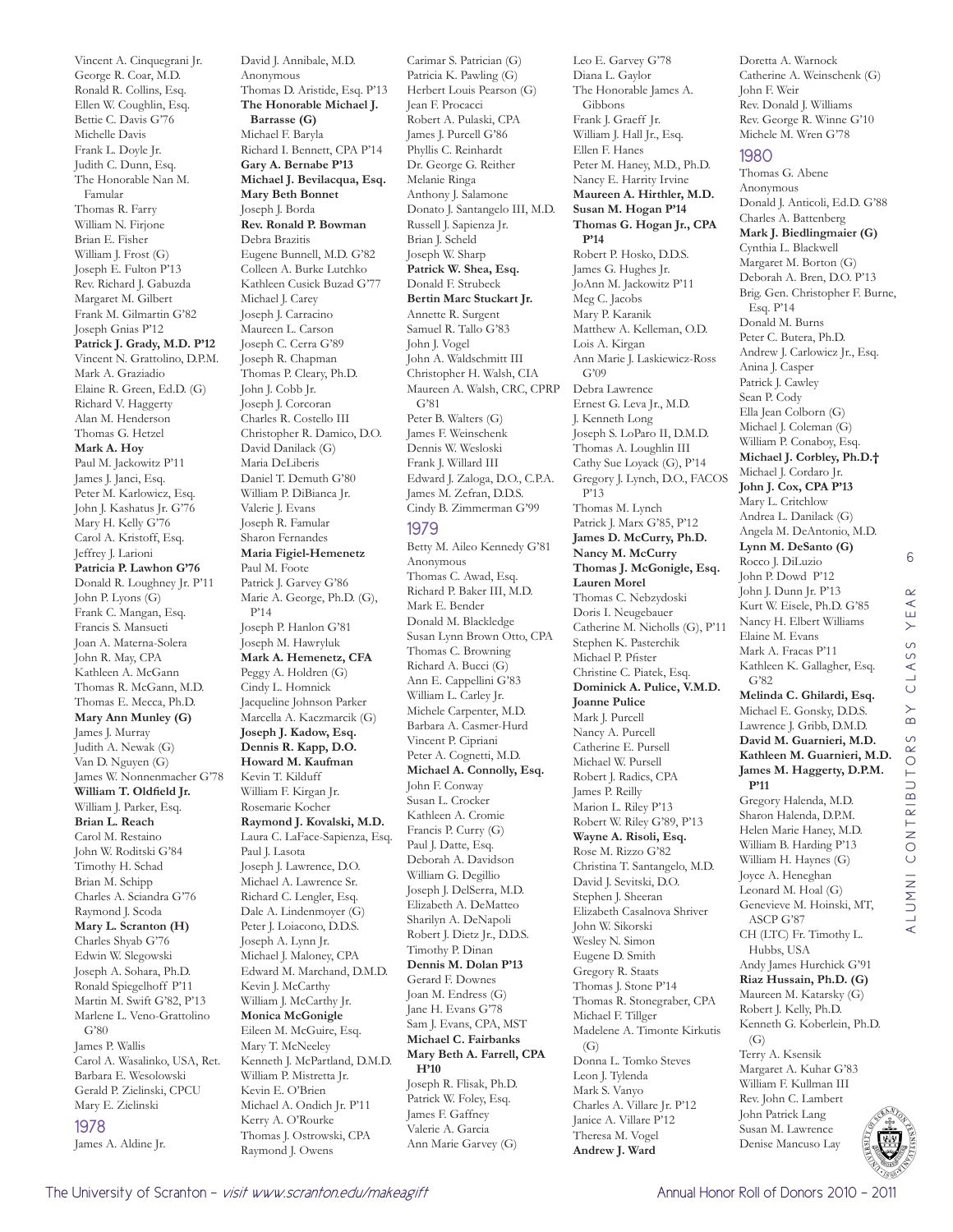Michael J. Lentz Kevin J. Loughney P'12 Maggie A. Lund, Ph.D. G'84 Robert P. Lydon John D. MacDonald Kathleen A. MacDonald Rev. Clarence Nicholas Mansell G'79 Richard L. Marchetti (G) Martina A. Martin Vincent P. Matteo, LTC, USA, Ret Donald P. McCarthy Theresa M. McDonnell Dunn Carmela McDowell **Linda McGowan**  Kathleen A. McKenna (G), P'11 Elizabeth R. Courtney **John S. Mercer Jr., M.D.**  G. Jean Mihalick (G) **Joseph M. Montella, M.D.**  Kathryn M. Muldowney Sharon R. Mullen Ann Marie Murphy, Esq. **Kevin J. O'Brien**  George J. O'Donnell Jr., D.M.D. Margaret L. Owens P. Thomas Padden (G) Leo M. Pall, Esq. **Patricia P. Parise-Bernabe P'13** Nicholas Paulish, CEBS Renna Pelkofsky Rev. Dale E. Pepper (G) Nancy S. Policare Catherine L. Potash G'82 Rev. Jerome J. Purta, O.S.B. G'97 Megan Quain P'13 **Vincent F. Reilly, Esq. P'11, P'14** James P. Reinert, Esq. Maryjane S. Rooney Robert B. Rowan **Stephen E. Sandherr, Esq. Kathleen Santora, Esq.**  Thomas P. Schaible, CPA Richard A. Schoen James D. Scott (G) Terrence M. Sheehan **Theresa Sheehan (G)** Regina M. Sidorski-Sanders Tony C. Singer (G) Maurita H. Soltis, CRANP (G) **The Honorable Casmir S. Sondey**  James E. Suchnicki, M.D. Patricia A. Sullivan Deborah G. Szczenski Andrene H. Townsend James M. Underwood Joseph Velazquez Nathan Warshawsky Jerry Winter (G) Edward D. Zeidler 1981▼ **Peter J. Andrews Jr., M.D.** 

#### Anonymous Marie R. Armenio Colleen E. Baker Margaret M. Barrett **Paula Kearney Barrett, CPA/ ABV, CVA P'12** David P. Begany

Carol M. Berger, Esq. David J. Bertsch, M.D. Anthony R. Bonaddio Lisa A. Borrelli, Esq. Mark C. Broderick P'14 Mary J. Brown Gary C. Burke, D.O. **David J. Burns, Ph.D.**  Concetta A. Capozza (G) Joseph P. Cardamone **Mary E. Cassis, Ph.D. Michael J. Cawley, Esq. Patricia A. Charouk**  John W. Clark **Jay A. Conklin**  Domenick M. Constantino Deborah DiMarzio Cumberland P'11 Brian J. Daly Colleen M. Darby James M. Darby, Esq. (G) Maria G. Demuth John J. Devine Donald M. Dillon Leonard F. DiNote Lisa A. Duda, Esq. **Raymond M. Fallon**  Marie A. Felkowski P'11 T. Kevin FitzPatrick, Esq. Linda Sebastian Frantz, M.D. Michael P. Gaetano **Matthew Geiger**  Alicia M. Ghilardi Adonizio Richard E. Gnall Steven P. Gohsler, M.D. Andrew J. Gregorowicz Michael P. Griffin Joseph A. Habersky (G), P'13 Joseph A. Hartman Jr. G'83 Ellen B. Hubrig Mary L. Jacko, D.P.M. **John M. Johnson, D.D.S.**  Edward P. Jordan **Belinda M. Juran, Esq.**  Peter J. Kanzler Thomas F. Karam Diane Kern Carol Ann Killian Diane E. Kime William M. Kime **James J. Knipper**  John-Tom M. Knuttel Louise C. Knuttel Ann M. Koefer George P. Kotch, Ph.D. Frederick A. Kuhnen (G) William S. Lance Carolyn B. Layaou (G) Raymond J. Lillie, Esq. Deborah A. Loughney P'12 Erika Lynch P'13 **Lawrence R. Lynch, CPA**  Andrew D. Magnus John F. Mangan Mary A. Maselko Kimberly L. McCarthy Kevin P. McDonald Lori McDonald Molly A. McGeehin **Michael J. McGowan**  David Migliore-Erdman Judy Migliore-Erdman M. Christine Minsker

Andrea Morbitzer Joseph F. Mullen, Esq. Capt. James W. Murtin The Honorable Terrence R. Nealon **Katherine C. O'Brien**  Lynne M. O'Hop-Feeney Diane M. Overhiser Rev. James J. Paisley Mary V. Piazza Susan M. Poswistilo, Esq. John J. Price William Rakauskas, M.D. Kenneth N. Reimann Mary V. Richelmi (G) Stephen W. Saunders, Esq. **Teresa M. Schafer**  Gregory G. Sekela Francis P. Sempa, Esq. Kevin M. Sharpe **Joseph D. Skoritowski G'98** COL Philip W. Spence, USA, Ret. **Edward J. Steinmetz Jr., CPA G'98, P'13** Kevin P. Stokes Marlene J. Stowell Karen M. Strelchun **Glenn R. Sykes**  Joseph R. Syslo Colleen A. Tofani P'13 Joseph E. Vaughan, Esq. P'11 Joseph J. Vinansky Dr. Judith R. Warchal (G) Marilyn L. Watkins David J. Wierbowski P'13 **Christine Wimpenny**  Paul N. Wolfe Daniel Wywoda Shirley J. Yee, Ph.D. 1982 Michael P. Albano, Esq. Blane F. Ampthor **Anonymous** Anonymous Mark J. Baran Michael F. Barrett **Patrick T. Barrett, Esq. P'12** CDR Michael B. Baumann, SC, USN **William J. Belles, M.D.**  Mark J. Beres, O.D. Robert J. Boles Jr. Elizabeth A. Bonomo, Ph.D. P'12 **David J. Borys, M.D.**  Michele C. Brague, NHA, MHA,CASP G'96 Mary Ann Braun Robert M. Brier, CPA P'13 Mary Jo Broderick P'14 Michael T. Brown, M.D. Joyce A. Burnside, M.D. Sandy A. Cameli, CPA **John C. Cardone, M.D.**  Mario Carnovale Brian W. Carpenter, Ph.D. (G), P'14 William A. Carson III, Ph.D. G'83 Cathy F. Chiumento G'87

William E. Moglia **Patricia Moran, Esq.** 

Thomas Chleboski Catherine I. Clark **Eileen J. Cleary Elizabeth Collins Robert J. Collins**  Sandra J. Czibik (G) George A. Decker (G) Deborah Dempsey John J. Dermigny, D.O. Maureen A. Dillon Sean M. Doherty, Esq. **Joseph F. Doyle**  Glenn G. Druckenbrod, M.D. John P. Duggan Patrick J. Durkin Mary Ann Erlanger Sylvia M. Esjornson, Ph.D. **George F. Evans**  Michael G. Fahey **Melanie Filipczyk-Cardone**  Thomas V. Flanagan G'95 Carmen J. Giunta, Ph.D. Barbara E. Gleason G'94 Thomas M. Gleckner Barbara J. Gotsch Deborah T. Grizzanti Baldi J. Kevin Haines Janet P. Halsey, D.D.S. Francis E. Hamm, M.D. Mary Beth Hamorski, V.M.D. Florence L. Hayden (G) **Terence W. Hayes**  Joan F. Hennigan (G) Joan Hoffmeier Gorrell **Adrienne K. Horger (G)** Cindy L. Hricko G'99 Loretta Hutchinson Robert M. Hynosky Maryann Patterson Issertell Marilyn C. Kelly (G) **Teresa Lynn Knipper**  Steven Jeffrey Kobasa, CPA, MBA Thomas P. Kobylski, M.D. Mark J. Kosinski Mary Kosinski **Eugene M. Langan III, M.D. G'84 Barbara J. Loftus, Ph.D. (G)** Mary Ann Long G'89 James E. Lundy (G) Lawrence W. Lyman Jr. Gregory S. Martino Cynthia Q. May Terrence P. May, M.D. David M. McCanney, Esq. Kevin W. McGlinchey **Dennis J. McGonigle**  John J. McNamara Jr. (G) Bernadine A. Moglia, M.D. Kenneth Thomas Moore (G) James Patrick Moran G'83 Mark E. Moran, D.O. P'14 Mary Ellen K. Moran **Jane C. Nagurney (G)** Kathleen E. O'Connor Mary Jo O'Malley Clarence G. Ozgo (G) Louis A. Padmos **Elizabeth R. Peck, CPA**  Joseph G. Phillips P'12 Barbara A. Quinn James M. Quinn **Brian T. Regan, CPA** 

**Eileen T. Reilly P'11, P'14** Daniel J. Reisteter Jerome B. Rivers Anna Maria Rusnak Noon G'90 **Sally N. Rutherford, Esq.**  Kathleen F. Ryan, M.D. **Margaret Mary Sacco, M.D., FACS**  Eugene M. Saravitz Jr., M.D. Karen Saunders Robert L. Sebo Anthony E. Sevilla Marcella D. Shepard Eileen F. Short Edward J. Sitar Thomas J. Skarbez (G) Beverly Ann Smith (G) Jacquelyn C. Sporing G'85 J. Michael Strong (G) Mary Ellen Sullivan P'11 William M. Trently, D.M.D. Patricia A. Trubia, CPA Maria E. Vaserberg, M.T., A.S.C.P. Lauren Vinansky, MT, ASCP **Janis Prezelski Vollkommer, CPA Charles J. Volpe Jr., Esq.**  Joseph E. Walsh Jr., Esq. Judith Wierbowski P'13 Joyce Wyatt (G) Linda A. Zefran 1983

#### David R. Baker, D.O. Suzanne M. Ballou, Esq. **Joseph P. Bannon, M.D., FACS, FACRS P'12, P'13** Joseph A. Barrett Jr. Michael P. Barrett Paul W. Barrood Robyn M. Barrood Candice Bello Caroline Bennett **Richard Bevilacqua, D.M.D.**  Robert E. Bolger Jr. Scott J. Bonomo, D.M.D. P'12 Michael D. Booth Christopher G. Bosse, M.D. Carmel J. Bradley **Nancy Brady P'12 William J. Brady P'12** James W. Braun William M. Bukowski **Peter M. Butera, CIMA**  Patrick P. Capece (G) Michael J. Carroll Michael J. Carroll **Marion Cartwright, Esq.**  Mary B. Caughlin, Esq. Daniel C. Cestone Stephen J. Charnitski, D.M.D. Joseph T. Chiumento Peter C. Crane James A. Cummings Alan W. Dakey (G) Denise M. D'Andrea, M.D. Joseph T. DeGraba Jr. Lisa D. DeGraba Catherine A. DelSerra, R.N. Irvin T. DeRemer Jr. (G) John B. Donlevie Jr. Peter H. Dorman, CPA Robert J. Dougher, Esq.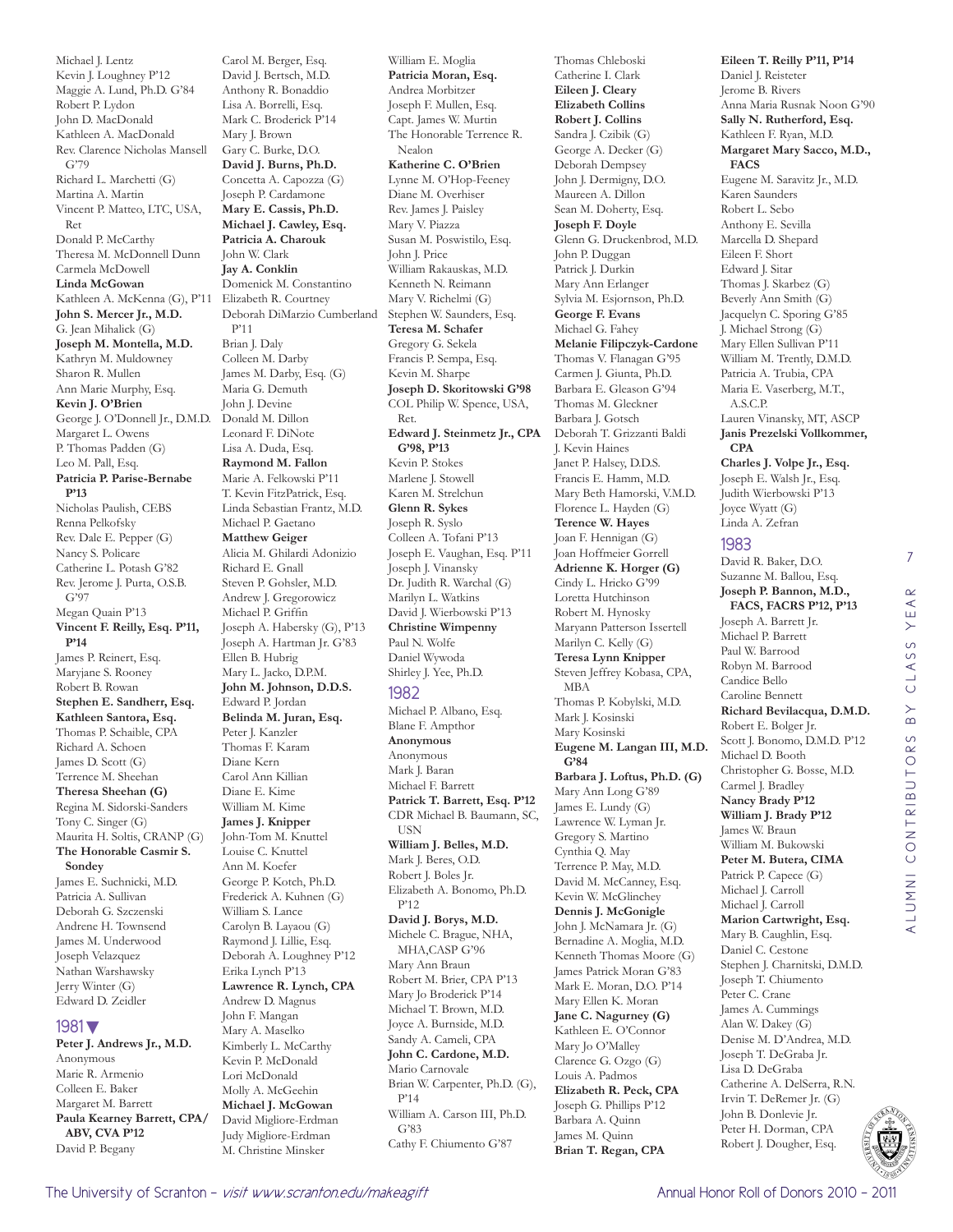Barbara J. Duggan Kevin Patrick Duncan Sr., CPA, MBA Deborah M. Dunstone, CPA William F. Dunstone, Esq. Noradeen Farlekas, CFA, MBA Michael A. Farrell, M.D. Timothy P. Farrell, M.D. Janice M. Finnochio Mary Ellen Frank (G) Nancy L. Gabana Wayes, D.O. **Marise Garofalo**  Eileen Gatti Lisa M. Gaudio Pierre P. Germain, D.D.S. Margaret A. Gorman (G) Janet A. Grahn Janette Hall John J. Hambrose III P'13 **James J. Harrington, Esq. Patrick J. Haveron, CPA Edward M. Hazzouri**  Paula A. Hresko Mendoza, MBA Chei-Ming Hu (G) Mark Hutchinson Michelle McCormick Jancuska **Colleen A. Joseph, M.D.**  Patrick F. Joyce (G) Kathleen A. Kamor Karen A. Kane (G) Yasmine Kane James J. Kelly Jr., D.O. (G) Valerie A. Kelly, CPM, RPA Paul M. Kirsch P'13 Maureen C. Kozloski, M.D. Diana L. Kremitske G'87, G'98 Gerard W. Langan Jr., Esq. (G) John S. Lewis (G) Mary Kathleen Lewis (G) Karen A. Longenecker, Esq. Ann E. Lupkowski-Shoplik, Ph.D. John J. Lynch III Dorothy E. Lynn Pollyann K. Maduro, Ph.D. Paul A. Martin G'85 **Leo V. Marzen**  Joseph C. McAllister, M.D., FACP John C. McDonnell (G) Mary A. McElmoyle (G) Dorian M. Meoni, PMP Mary Ellen Monacelli Patricia L. Moore, Esq. Ann K. Munley Vincent M. Munley **Elizabeth A. Murphy**  John P. Nealon, CPA Anders P. Nelson, M.D. Thomas E. O'Connor Mary Ellen O'Grady Harvey, Ph.D., CPA Kathleen O'Neill Gerard F. Ott, D.M.D. Andrea Palmeri Hee J. Park (G) **Francis J. Pearn**  Natalee A. Picillo, Esq. Frederick W. Porsche, MBA, CPA Charlotte M. Ravaioli (G) **Frederick J. Reidenbach**  Jeffrey J. Roman

Marcia A. Roman Carole A. Sable, M.D. Karen L. Sadowski (G) Ann M. Scarpino, Esq. G'91 Peter J. Scharr James J. Schimelfenig Laura M. Schroeder Robert J. Scott P'14 **Daniel A. Shea Ellen M. Sica**  John D. Sileo, Esq. Ernest J. Sobkow Jr. (G) **David F. Steinmetz Paul K. Stimpfl**  James M. Stradnick Thomas F. Strelchun William J. Tooley Jr. David J. Trently Joan M. Turnbull William C. Turnbull John J. Vernoski Kathleen A. Violand Tortorella **Steve P. Walter G'85†** Mary Jane Wertz James M. Wetter, Esq. (G) Nora J. Will, Esq. Lenora K. Williams David L. Wilmarth Jr. Thomas E. Yablonski, M.D. Joseph J. Yanish, FACHE Robert M. Yates, Esq. Michael R. Zaboski Jr., M.D. 1984 **Anonymous** Anonymous Irene Aronoff Robert J. Ashnault Christopher L. Baldi, D.O. Joanne Bankert **Tracy F. Bannon P'12, P'13** Steven Bevilacqua Mark J. Beyer P'13 Kate Biles, PT **Susan F. Borys, M.D.**  Craig T. Boyle **Ellen M. Boyle, Esq.**  Jacqueline Cain Briggs, D.O. Rachele Browning Greg F. Burke, M.D. Suellen Burkhardt **James A. Caccavo**  John Carlucci, CPA Steven E. Casey, M.D. P'14 **Kathleen M. Cassidy Peter J. Cassidy**  Susan Cerrone Lynne A. Chintala, O.D. Michael S. Cholko

Katharine Freeman, M.D. Teresa L. Gaetano Linda M. Garbade Linda A. Gardus Lynn Giacobbe David A. Grabowski, Esq. Thomas J. Grech Suzanne M. Greco (G) Charles W. Grimm Gary M. Grzywacz **Joseph A. Hogan**  Carl J. Hoos Joseph P. Hricko Philip J. Innes **Stephen P. Joseph, Ph.D.**  Eugene J. Kane Jr. Mary J. Kanzler G'86 Daniel A. Keisling (G) **John F. Lanahan, Esq.**  Jon M. Lane Mary Lawlor, Esq. James R. Lawn Paul L. Leclair, Esq. **Brian J. Lenahan, Esq. Kristin A. Lenahan**  Deborah M. Longest P'13 Roberta W. Longsworth (G) Ann Marie J.P. Mahoney G'07 Michael Joseph May Anne Marie McGinley, Esq. Robert G. McGinley, Esq. Cynthia M. Mellusi John E. Menichello Gerard A. Migliore Theresa M. Mihalik, Esq. Gino E. Mori Felicia Z. Morris (G) Jeremiah T. Murnane III **Alice Musto P'12** Lisa Napolitano, CPA Donna M. Nealon G'85, P'14 MAJ Joseph F.X. O'Donnell, USA Monica S. O'Donnell G'95 Ward J. O'Donnell, M.D. Alice L. O'Neill, Ed.D., NHA (G) Thomas G. Orme Jr. Martin C. Penetar, D.O. Peter R. Pizzoli Mary Ellen Prince, CPA Gary M. Pryblick, D.O. Judith Pryblick, D.O. Murli Rajan, Ph.D. (G), P'12 Karen A. Rossmell Elizabeth A. Rozelle (G), P'14 Alice J. Rulapaugh G'87 Lisa M. Shantz, Ph.D. Joseph C. Sokoloski Jr. Susan Alicia Steffy Paul M. Sueta Margaret M. Sullivan Michele C. Taylor Michael J. Tomalis Sheilah A. Tone, Esq. Robert K. Tuite, CPA Mary E. Tygh, Ph.D. MaryBeth Vender, Esq. Ignacio V. Vila Deborah A. Vistocco Louise M. Vogel Elizabeth A. Wagner Janine T. Wetter G'89

Patrick J. Forst, CPA

Christopher Randolph Williams Robert G. Novak Jr. Janice M. Winslow G'96 Amy Yavorek, M.D. Denise Zampano Joseph M. Zanfardino Jr. Diane Elaine Zeiders (G) Cynthia Ziegler, CPA Stan M. Zygmunt G'95, P'12, P'13 1985 Susan E. Adams, M.D. Rev. James J. Alco **Anonymous** Anonymous Michael P. Auriemma G'90 Leonard M. Bechtel John Lansingh Bennett (G) Marlene Marie Bobar, R.N. (G) **Daniel T. Brier, Esq.**  James W. Burke Carlo R. Celli Theresa Charnitski Nina A. Chiles Rev. Richard J. Cirba Kathleen A. Collelo Minora Michael W. Corey G'87 Mark A. Cruciani **Gerard F. Cruse**  Elizabeth Dahut Mara Jean Daidone, M.D. **Mark F. Degenhart**  Vincent H. DeSanctis, CPA, CVA Catherine C. Naughton Dowling, D.O. Karen M. Earl, M.D. W. Carl Elliott Jr. Manuel J. Evans, CPA (G) James P. Fox Jr. Laurie E. Gallagher Maureen E. Gallagher Robert M. Germain, Esq. Gina Maria Gilgallon Felicia Gordon-Riehman G'87 Nanine S. Gramigna G'87, P'11 Gary R. Greening

Vincent J. Grega Jr. John R. Greiner

Regina M. Hefele Marilou Z. Hinchcliff (G) Anne B. Hoeffner (G) Mary Hoffman Pancake John S. Juliano, M.D. P'13 Mary Juliano, D.D.S. P'13 **John J. Kenny, Esq. Brian A. Kilcullen**  Paul P. Kranick, Esq. **Kevin A. Kucharski P'14 Thomas S. Kucinski**  Mary K. Lee

**Mary R. Haveron, CPA P'14**

Thomas M. Loughney Jr., M.D. Francis A. Lovecchio Jr. Joseph A. Madzin Margaret M. McGill Joseph M. McGraw **Michael P. McHale**  Thomas J. Miller Cheryl A. Moran G'87 Megan A. Nakamoto Christopher P. Nealon P'14 Maureen T. Nemshick Marie C. Niemiec

Robert V. Piorkowski Michele A. Pisano-Marsh, D.M.D. Lisa A. Pugliese Powers Richard L. Ramsey, M.B.A. Susan L. Rash Zita A. Redford Chrystal J. Reichard Damian F. Rigatti, D.O. **William J. Rinaldi, Esq.**  Robert F. Robertson Jane M. Robinson Mary Grace Rogers Kevin J. Salaway (G) Anne E. Salerno G'88 Michael C. Salerno Jr. Margory Scharr Linda A. Schultz, MSN **Judith Shea**  Margaret M. Shewbrooks, CPA Erin C. Shine Michael P. Shine Steven E. Shive, Ph.D. **Anthony P. Smurfit**  Brian G. Snyder, CFA Lynelle C. Spitzer John J. Squirlock Robert J. Stefanovich (G) Leanne M. Stephen (G) David R. Stettler (G) Joel C. Susco, CPA Lisa S. Thurston G'09 Janet Tooley Dennis R. Toomey Mary Alice Trainor (G) Marie J. Warner, D.O. Daniel C. Williams G'93 Holly A. Williams Eleanor A. Wills Francis J. Winterle Elizabeth Witterschein, R.N. Eileen M. Wood Maureen A. Zaboski G'94 1986▼

Brian G. O'Callahan **Judith A. O'Donnell, M.D.**  Michael W. O'Hara, D.O. Bridget Olesiewicz Joseph P. Olesiewicz Patricia G. O'Neill (G) Lori S. Padovani

8

 $\alpha$  $\prec$ YE,

CLASS

 $\overline{B}$ 

ALUMNI CONTRIBUTORS BY CLASS YEAR

LUMNI CONTRIBUTORS

Ximena Ahl Anonymous Mari A. Arevalo, M.D. Patrick C. Askin, Esq. Christopher S. Banks G'98 Patricia A. Barrie (G) **Joseph A. Bertolino, Ed.D.**  Kathleen Bevilacqua Ann M. Beyer P'13 Eileen A. Bonomi Marian E. Borsuk G'72 Gerald L. Bowen Jr., Esq. Deneen A. Bowlin, M.D. Eileen C. Boyle Gregory W. Boyle, Esq. James F. Boyle, CPA G'04, P'14 Thomas A. Bresan Elizabeth M. Brown James T. Brown William M. Brown, D.P.M.

Joseph J. Cleary II Michael G. Coco G'94, P'13 Cynthia A. Costello P'11 Thomas J. Costello P'11 Bruce Louis Coyer, Esq. (G) **John J. Daly G'95, P'13** Jonathan P. Dame Maureen P. Dempsey Martha A. Diver (G) Mary Ellen Docalovich Heather Rae Ehrlich (G) James J. Fedor, CT, MAC, MDV

MA, BCC Eugene P. Feeney, Esq. David J. Flannery, D.P.M.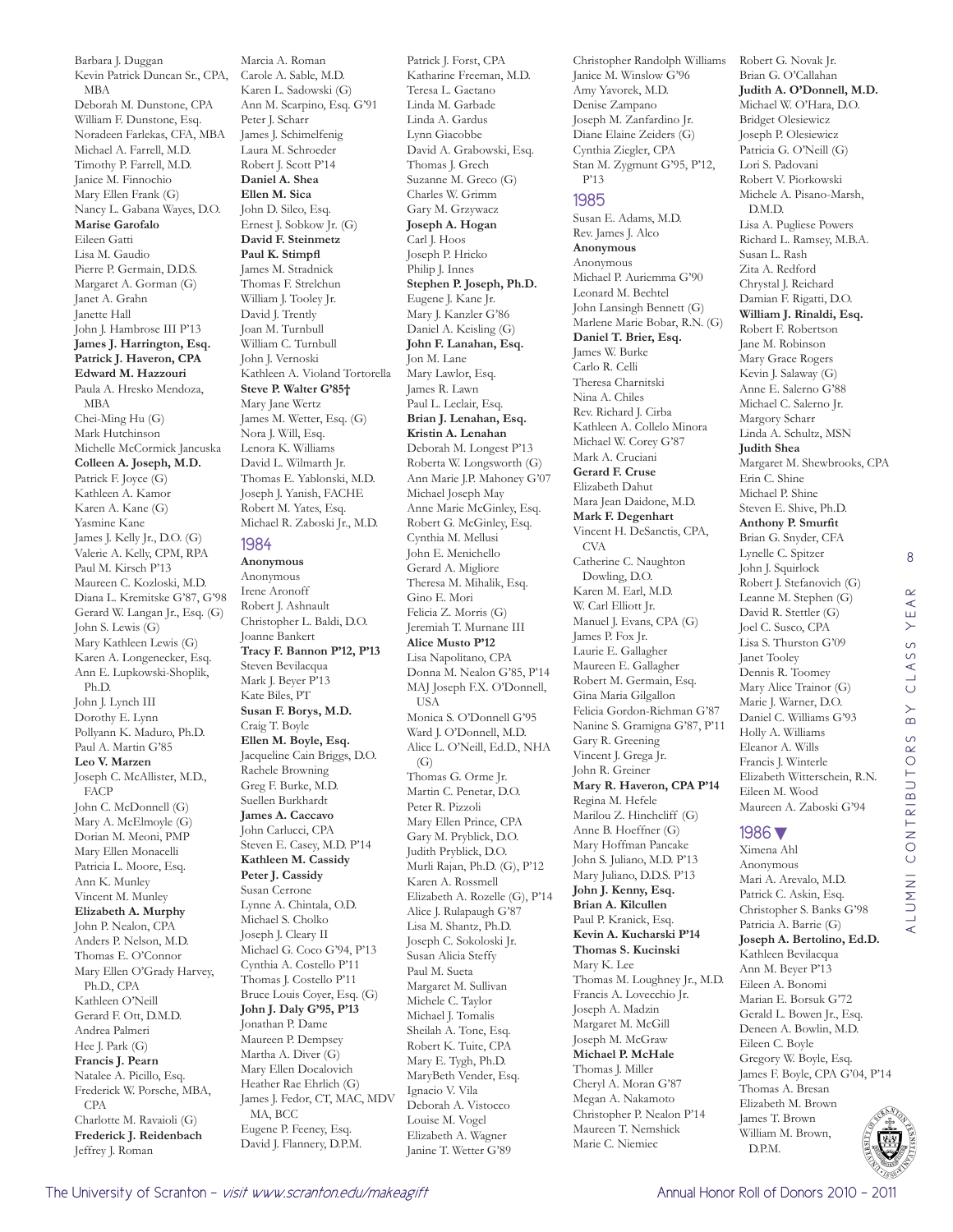Evelyn Capooci Victor J. Capooci Rosemarie Cappucci Ross A. Carrozza, Esq. Colleen E. Chancler Patrick J. Chiles, M.D. **Patricia A. Clifford**  Rev. Michael J. Coffey Paul T. Colaiezzi E. Sarita Cook-Kelty Joan P. Dailey, Esq. **Mary Ellen DeNoon**  George J. DeRaymond Gary J. DeStefano Lorraine Devens Therese M. DeVries Narzikul, C.R.N.P. Joseph J. Dignam **John D. Dionne H'10** Louise Doll (G) John F. Downer Carol M. Duprey Kathleen V. Eid-Heberle Kelly L. Ennis, M.S.W. **Angelo L. Falcone, M.D.**  Marla J. Farrell, M.D. Timothy J. Farrell, M.D. Lisa Favini-Bailey **Francis M. Fetsko**  Karen J. Fortunati, Esq. Jane C. Foy (G) Mary F. Galat Angela M. Giello Brian Patrick Gilroy (G) P'12 Robert P. Graham Mary Jacqueline Greening Stephanie M. Hadley, Esq. Margaret E. Hambrose P'13 Virginia A. Haney P'13 Mary E. Hank Nancy W. Hansen David M. Hazzouri, D.M.D. LTC Terry J. Hemminger, USA, Ret. (G) Natalie I. Henkelman (G) Elizabeth A. Hochreiter (G) Alison J. Iavarone, CPA Rose E. Jacobs, PA-C Paul W. Kamor G'90 **Christopher J. Kane**  Lauri A. Kavulich, Esq. Robert J. Kelly Jr. Lawrence M. Kelty Thomas M. Kennedy Deanna A. Klingman G'91, P'14 Mary Helen Whalen Ellen O. Kranick **Michele M. Ksenich-McGowan**  Leanne M. Ksiazek, V.M.D. Maureen E. Kuypers Jean M. Lamardo Gerald M. Langan Peter T. Lavelle Lawrence J. Leitzel Mario J. Leombruni James E. Lucarelli, D.P.M. Regina M. Lynch **Sharon Lynch Thomas P. Lynch**  Jeffrey N. Lyons (G) Kevin J. Mangan, Esq. Carla Gray Marchesini George Marchesini James P. Marcks (G)

Maura J. Martin Maria T. Mascaro, Esq. Donald E. McAuliffe Jr. Paul J. McDade III, CPA John F. McGivern Kathy J. Megliola **John P. Michels**  Thomas M. Moran Thomas F. Morgan P'14 **Cheryl A. Mullery James F. Mullery Jr.**  Carolyn E. Murnane Mary C. Murray-Maupai Maureen Joyce Murtha G'87 Janine M. Nemshick-Kerestes James P. O'Boyle **Thomas P. O'Brien**  Margaret Mary O'Connell James R. Ofalt M. Lynne O'Melia Patricia M. O'Neill John J. Padovani Karen Park, D.M.D. Samuel I. Parry, M.D. Ann Marie Petagna Ralph F. Petagna, CPA Amy B. Pollock Mary-Cynthia S. Purcell G'98 Ellen M. Redding Amy A. Regan P'13 Annmarie Rizzo, Esq. Roberta M. Ruskowski Laura M.I. Saunders, Psy.D. Richard J. Schafer Suzanne M. Scott, CPA Mary D. Shumaker Eileen A. Sirois Honorable Lynne A. Sitarski **James M. Slattery, CPA**  Michele C. Smith, PT Diane R. Smith-Hoban Jean V. Spatz Bridgett B. Stapleton Susan K. Stare, P.T. Noreen L. Stevenson CMSgt. Peter T. Stidham, USAFR David J. Szatkowski Gery F. Tomassoni, M.D. Mary Lawhon Triano G'99, P'14 Ellen S. Velehoski Barbara A. Venosh Jones G'92 John E. Walsh Elizabeth A. Wetzler Barbara A. Wilkinson Morgan P'14 Ellen D. Winter, CPA Kathleen M. Wisnosky Kathleen Woodruff Joni R. Zanfardino G'88 1987 **Joseph J. Andrews, M.D.**  Kathleen C. Annacarto (G)

Anonymous Chris W. Bedwick (G) Avery B. Boardman, O.D. John P. Brennan, M.D. Russell P. Bricker Russell J. Buckley Jill M. Buday Christopher C. Burns Daniel R. Caffrey

Michele Maguire Carosi Jacqueline A. Cleary Urbano Kathy Collins, Esq. Jeffrey A. Cominsky P'14 Frederick C. Daniels (G) Todd M. Davis Andrea C. DeJesus, DPT D'11 Tullio DeLuca, Esq. Francis J. Dessoye (G) Robert E. Doetzer Timothy M. Doherty (G) Susan S. Downer Beverly Drazdauskas **Andrea V. Dreisbach, Ph.D.**  Joanne L. Fallert Mark T. Familo Joseph M. Ferrario D. Michael Fisher, M.D. Sheila M. Fitzsimons-Scheurer John B. Fontana, D.M.D. Michael J. Frederick Margaret A. George Patrick J. Gilmore Jr. Abby L. Gobrecht Eugene P. Grady, M.D. Sean T. Granahan, Esq. Kimberly A. Gregorowicz **James J. Haggerty, Esq. (H)† Ronald A. Hampsey**  Joseph Hanley Theresa R. Haughey J. Timothy Hinton Jr., Esq. James Hoban Leonard M. Insalaco Catherine G. Johnson Paul C. Johnson, Esq. **Timothy J. Kacani**  Donald J. Kanavy G'99 Laura J. Kanavy, R.N. Theresa J. Kaplan G'88 **Michael P. Keating**  Charles P. Killoran Kurt J. Kincel Sr. P'11, P'13 Juel Anne Klepadlo (G) Diane C. Laderman Matthew T. Lulley Paul J. Mackarey, PT, DHSC, OCS (G) Thomas J. Maiello Jr. Rev. Thomas J. Major Sheila E. Mangan Michael N. Mattise (G) Sandra B. McCarthy Carlene A. McCool Mark E. McCool Suzanne L. McDonald, PT **J. Patrick McGraw, M.D.**  Patrick J. McGuire Barbara C. Miller, D.P.T. D'07 Maureen A. Mitru **Robert F. Montone**  Kathleen Bowe Mulderrig Glynn D. Murphy P'13 **Sondra Myers (H)** Sally M. Nancoz Christopher Neumann, Esq. Nancy A. Neumann, CPA Paul V. O'Donnell Loretta A. O'Toole **Ellen P. Pappert**  Linda M. Petrino, CPA Thomas M. Pierce, CPA **Brian J. Quinn, CPA**  Mary Lou Racht (G)

Tammy L. Rakowski-Anderson, V.M.D. Frank X. Ratchford Jr., M.D. Paul Regan P'13 Timothy P. Ritter Helen E. Rizos, Esq. Matthew Ryffel Ellen J. Schutt Shawn M. Sekela Sandra Shimkoski-Jonelunas Maria Smith Karen Amann Talerico, Ph.D. Lisa C. Thomas, M.D. Linda D. Thorbahn Most Rev. James C. Timlin, D.D. (H) Brian K. Trently Joseph T. Velehoski Kathleen T. Walsh Michael B. Walsh G'89 Patricia A. Walsh, Ph.D. Thomas R. Walters, Esq. Timothy D. Welby, M.D. **Joseph R. Whitford G'89 Christopher M. Wolfington**  Mary D. Woolson G'89 Gerald C. Zaboski G'95 Michael Zazzeri Elizabeth M. Zygmunt P'12, P'13

#### 1988

Sherri L. Alfano G'93 David J. Allegra, CPA Rev. Philip A. Altavilla, V.E. Anonymous **Ann K. Astolfi, D.M.D.**  Christopher A. Barbarevech, M.D. P'14 Paul W. Bisio, M.D. Kimberly Blazejewski Michele A. Bramley Donald A. Brasek Joseph M. Brogan, D.M.D. **James I. Brown**  Marianna Calabrese Eileen E. Calabro Susan C. Carey G'90 Wilfred Carey III, M.D. Jane M. Carlonas, Esq. David J. Caucci, M.D. Elizabeth A. Caucci, R.Ph. Betsy D. Chandler Michael E. Chismer, M.D. Teresa L. Christman Christopher J. Clarke Adam M. Coffee, O.D. Anne Marie Collins G'91 Wayne D. Cosner Maria Coutts Kevin J. Cronin COL James F. Cummings, M.D., FACP, FIDSA Catherine A. Davis Deborah Ann Davis (G) Susan M. DeGiralamo Susan A. Degli-Antoni Corrado, Esq. Elaine M. Dignam Maria R. Doria, M.D. G'90 Rev. James F. Duffy, S.J., M.D. Jennifer J. Emrich Paul M. Familo G'89 Christopher T. Farrell

**W. David FitzPatrick, M.D.**  Denise M. Fleming, CPA Arthur R. Flynn III Mimi L. Flynn **Kathleen M. Granahan Kane, Esq. Christine Griffin Robert J. Griffin**  Kenneth John Halfpenny Paul J. Harak, Esq. John S. Horchos, D.M.D. Eric G. Hosie, MBA G'93 Perry A. Johnson Janice R. Joyce (G) **Karen F. Kacani**  Leonard F. Kanavy G'91 CAPT. Paul D. Kane, M.D., MPH, USN Jill A. Katulka Kathleen M. Kemmerer, Ph.D. (G) Maura A. King, Esq. William P. Kuehner III, M.D. Charlene F. Laniewski, CPA Jamie K. Lanka Bruce B. Lavell **John J. Lepore, M.D.**  Paul T. Linko Christopher R. Loughney Aimee A. Lucas-Long Lisa A. Lupico Rev. Michael P. Lyons Joy A. MacDonald John V. Mallon, Esq. Kristen L. Mallon Timothy E. Markey, Esq. Gregory G. Marron Beth A. Masterson **Daniel J. McGarrey G'90 Patricia C. McGarrey**  Dennis G. McGlynn Monica M. McGlynn Joseph F. Mikitka (G) Maureen M. Miller Dr. Kathryn D. Mitchell Martin F. Monahan Jr. **Kelly Rose Mulroy**  Mary Lou Murray Catherine A. Naiva Ricciardelli Eileen O' Hora Leonard Felice M. O'Boyle Matthew F. O'Reilly Michelle G. O'Reilly Jennie Sherrin Hughes Popp, Ph.D. Kathryn T. Presto (G) Diane M. Raum Mary Beth Rauser Suzanne M. Rayeski, D.O. Manfred F. Ricciardelli Jr., Esq. Patricia J. Rieder, Esq. Jeffrey J. Rossi Kathleen A. Rossi Kathleen P. Rothstein George B. Salzmann, Esq. Kathleen Santiago Anthony A. Saranchak, CPA, CISA, CFE Kathleen Saxon Mark J. Saxon, D.O. **Lucyann M. Sciandra, D.O.**  Alena M. Sebastianelli Valerie M. Sherwin Keith A. Slattery

9

CLASS YEAR

ALUMNI CONTRIBUTORS BY CLASS YEAR

ALUMNI CONTRIBUTORS

 $\overline{B}$ 

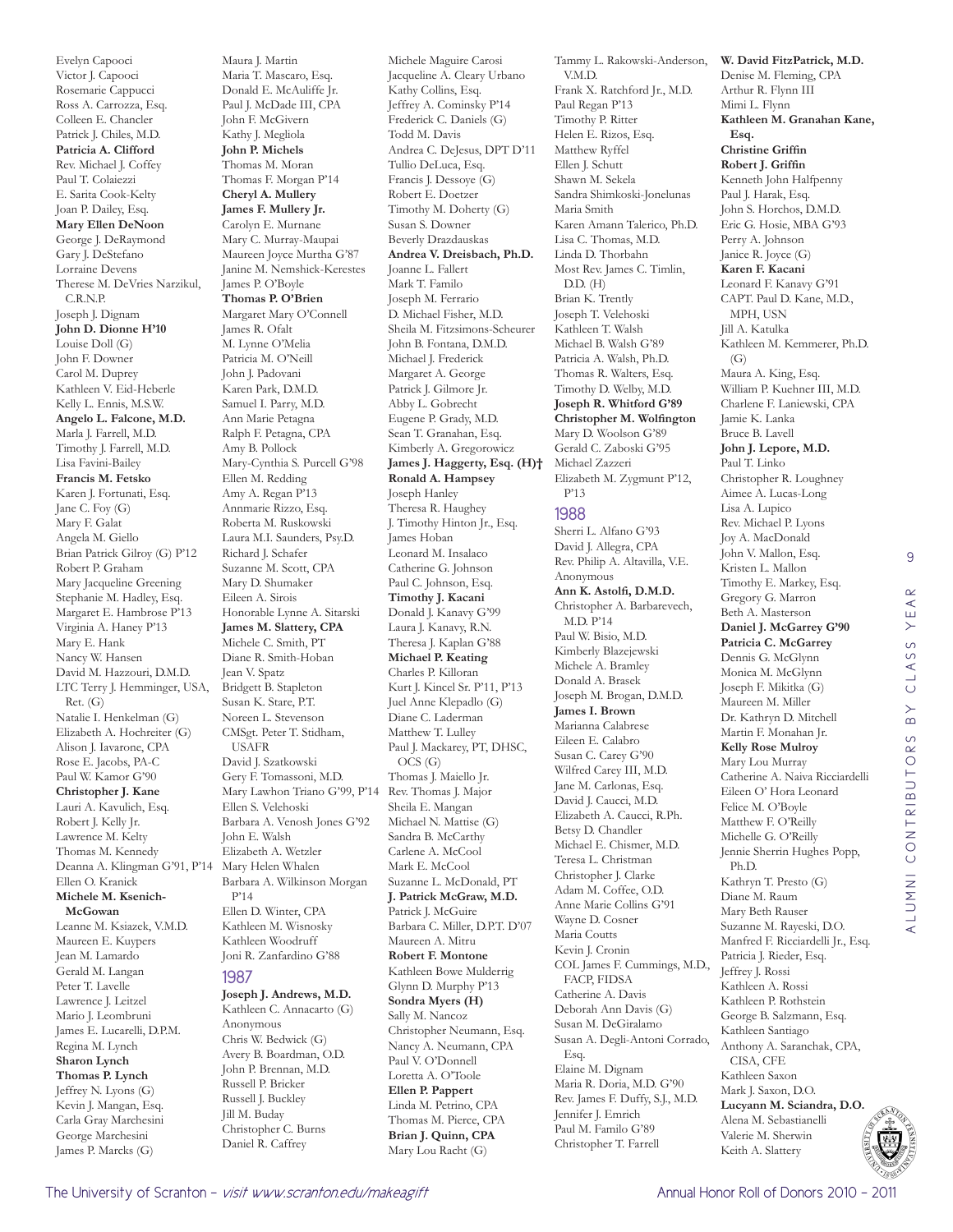Thomas D. Smith, Esq. Andrew M. Sonnet Geraldine Sovak, LPC (G) Colleen M. Sparta, R.N. **James L. Steele**  Alison M. Takacs, Esq. Kerri A. Taylor, D.O. Brian C. Thomas (G) Mary M. Torquato Robert J. Troy, Ph.D. George M. Tysiak Patricia A. Tysiak Suzanne Van Hoorebeke James A. VanBuskirk Susan Vanderbeek G. David Wagner Mary DeSales Walsh-Dempsey, Esq. John M. Wengryn, M.D. Denise C. Windram Richard J. Windram Ralph M. Wisniewski II, M.D. Paul J. Wylam Jr., Esq. Maria C. Yager, D.O. Mark W. Yuknek

#### 1989

Christopher D. Andres, M.D. Lynn Marie Andres Catherine V. Barhold Matthew P. Barrett, Esq. Paul G. Basch, M.D. Eileen Beckman Timothy Bennett Monica A. Bergin Susan M. Bisio, P.T. John P. Bokal Jr. Danielle I. Borik, Esq. Kathleen M. Bowman (G) Sister Elizabeth Brandreth, R.S.M. (G) Katharine B. Breuninger Susan M. Browne Lauren I. Burchill Mary C. Byrnes Denise L. Cabezas Timothy P. Calvey, Psy.D. Charles M. Campbell Janet M. Caputo D'11 Lisa Carlone Domenic W. Casablanca, M.D. Donna L. Chismer Jean M. Colgan Cheryl A. Collarini P'11, P'14 Carolyn M. Colonna Elena M. Conn Christine DeMichele Consiglio, Esq. Robert J. Corba, D.O. Julie A. Corrigan Jeffrey T. Cromie Scott T. Crouch Gail T. Cudia Steven P. Cudia, V.M.D. John Curry Anthony G. D'Alessio, CPA Anthony A. DeCarli III, D.M.D. William D. Demo Jr. (G) Michele L. Derbyshire, RN **Jacquelyn Dionne**  Maureen E. Donlon Robert E. Donlon (G) Edward F. Donnelly Jr. **Regina A. Donohue** 

John J. Doran, M.D. David C. Drazdauskas G'95 Robert S. Duffy **Donna M. Eget Bessoir, D.O.**  Deborah E. Flint, MS, MBA Michele Flynn **Kevin T.J. Franks, D.O.**  Susan J. Freitas Jeanne W. Friedrichs (G) Shawn P. Gallagher Erin P. Garrity Anna Giacchi Pamela W. Gitschier (G) Patricia Ann Gnall Michael D. Goodman John P. Gorham Mark E. Grzymala **Marie A. Guarnuccio Michael F. Guarnuccio, CPA**  Theodore F. Haas III **Joseph O. Haggerty Jr., Esq. Maura E. Haggerty**  Audrey J. Hales **Gabrielle E. Hampsey**  Jana Kaye Hamrick (G) John C. Heidelberger Jr. Robert J. Henry **William J. Higgins II**  Arline M. Hoal Michael J. Holecko Rustin L. Holmes (G) **Christine A. Horan**  Paul W. Horchos, D.O. Lynne S. Hosie Margaret F. Hynosky George J. Iyoob IV LeeAnn Jones Ann I. Joyce, Ph.D. (G) Stephen D. Joyce Michelle A. Karedes Edward S. Kawalec (G) Michelle A. Kelly Joseph J. Koniszewski (G) Karen M. Koronkiewicz Judith Kosydar (G) Walter J. Kozak P'14 **Kathleen E. Larkin-Keating**  Jennifer A. Lausten Mark L. Lausten Jeffrey R. Leas Karen L. Lisk, P.T. **Terence P. Lonergan, M.D.**  Patrick R. Lulley Andrew C. Lynch, Esq. (G) Victoria A. Lynch Mary Anne Lynn Matthew O. MacDonald Gerine M. Mackunis Victor A. Malanga Barbara A. Malinowski G'96 James P. Malone Michael J. Marsico Cheryl A. Martonik P'11 Christopher M. McErlean Michele K. McErlean Kathleen M. McGuire-Dunlea Charles W. McManus Meghan M. McManus Mary Louise Mecca (G) Mark E. Melchione Patricia B. Moser Timothy J. Moser **John M. Mulcahey, Esq. G'91** Neal Patrick Murphy

Clare C. Mutone Robert Mutone Jr. Mark P. Nealon Karen A. Noll Tracey E. Obeda Donna S. O'Brien James E. O'Brien Patricia L. O'Connell Dr. Karen O'Donnell Joseph M. Parise Tammy M. Pearce Maureen Pickarski Christopher M. Pietruszkiewicz, Esq. Nelson V. Pinto G'90 Louis R. Pizano, M.D. Michael P. Plevyak, M.D. Christine Posly Timothy J. Pryle John F. Pullo Sr. (G) Deborah A. Puscavage (G) Kathleen Quinn DePillis, Esq. **John K. Redmond**  James T. Renna James L. Riehman Jr. Richard J. Robbins (G) Christopher J. Roman (G) Robin A. Rosler Karen M. Scarangella Ann F. Schiavo Justine A. Scholonas-Donbaugh Maria T. Sciandra Gail D. Senak (G) Pamela A. Septer John I. Shearer, NCC (G) Mary Elizabeth Sheehan David J. Sherwin James L. Smith Cassandra J. Snyder (G) Kevin M. Sowa (G) **Eileen M. Steele**  Christine M. Sullivan Linda J. Sweeney Helen C. Tallaksen, CPA Colleen A. Terracciano Donna M. Thomas Mursell, CPA Cathy J. Toner, Esq. Jennifer M. Trella, M.D. Laura Troy Paul J. Tuyp Dennis J. Udicious Michelle M. Udicious David D. Winfield Lawrence J. Yaskowski, CPA Bernadette Yuknek, R.N. Kristine M. Zingone 1990 Robin Rose Andersen Jill E. Angradi **Anonymous** Anonymous **Brian R. Archer, CPA Gina L. Archer, D.O.**  David N. Artim Paula C. Bartkovsky (G) Barbara E. Bingener Patricia A. Boylan, Esq. Sheri L. Boyle Laura J. Brennan Sheila A. Brown Perlick Mary Ruth Carden (G)

Donna M. Casablanca

Patricia M. Casarin Edward H. Checkett, D.D.S. Mary Jane Checkett Judith Ciliberto Brian C. Colgan **Joseph S. Collins III (G)** James J. Conmy Matthew Cooper, M.D. Kerry Cosgrove-Conmy **Peter Coviello, Esq.**  Mary Kelly Curran-Palermo Sharon A. DeCarli Marguerite C. DelPrete (G) Maureen Diver, R.N. Judith A. Dougherty Lang **Sean M. Dougherty**  Lisa E. Dowd Kathleen Duffy Bruder, Esq. Kimberly A. Duffy-Wylam Janet B. Eisele G'99 Bruce E. Everett, CSP, MS (G) Mary E. Flegel Laurence E. Flint, M.D. Maureen F. Franco Wayne T. Franco Kathleen A. Friery Kelly Tressler Funk Joanna A. Gallagher Brian F. Geoffroy Sandra H. Gidos G'92 Margaret R. Grace David M. Hall, Esq. **Joseph P. Hanlon, MBA**  David T. Harte Matthew Heintzelman **Colin M. Houston (G) Kelly A. Hurley, CPA, MBA**  Carlotta T. Jones Annette Kalwaytis G'92 Ginny L. Kellner-Weibel, Ph.D. Sean P. Kelly, Esq. Denise M. Kozlowski Frederick H. Kozlowski, M.D. Janet G. Kreller (G) Ruth Mary Kumet (G) **Catherine A. Lampey-Dougherty, CPA**  Annemarie M. Lapham Sean M. Lapham Nicole Longo John Peter Lukasik Jr. (G) Michael D. Manzano Matthew F. Mark Jr. **M. Scott Mason, Esq.**  Suzanne P. Maxwell Maura P. McCormack Dolan Cathleen A. McCormack, Esq. Jeffrey W. McDonnell, Esq. Molly McDonnell William G. McInerney Kimberly A. Melchione Kimberly A. Melusky Maria Merli-Zeitz, LPC Stacie A. Metelski **Robert Miller**  Robert P. Miller, Ph.D. Lisa M. Mongiello, O.D. **Ellen M. Mooney Philip Mooney Jr.**  Sondra Lee Morgan G'95 Mary Elizabeth Moylan (G) James V. Muniz (G) Jennifer C. Muscarello Louis J. Nardella Jr.

**Brian J. Neville, Esq.**  Jeffrey J. Nicklaus Suzanne K. Nicklaus Thomas A. Niznik (G) John T. Ochman John J. O'Connell III Thomas A. Owings Kathleen A. Pagano Gerald J. Painter Gina M. Painter, D.P.M. Christine M. Parry (G) Margaret A. Parsons (G) Lisa M. Patackas G'92 Sheila M. Petras (G) Jonathan Pitts Stephen A. Pokowicz, D.C. Anne M. Postupak, P.T. Marilyn A. Prybicien (G) **Matthew Rakauskas Michael A. Raso Margaret E. Redmond**  Thomas P. Riley John E. Rybnik, CPA Christine C. Santangelo Frank W. Schall, R.N. (G), P'13 Anthony J. Schiavo Joseph A. Schuler Patricia A. Seidel G'97 Lisa M. Sheerer, R.N. Susan J. Sheridan Thomas J. Shields, Ph.D. Anthony G. Simone Kelley A. Simone G'91 Eileen P. Smith Christopher A. Snyder, D.O. **Christine M. Stoffel G'92 William P. Stoffel Christina Trendler Sweeney, C.R.N.P. Patrick J. Sweeney, Esq.**  Gary L. Taiariol Timothy James Terrell (G) Richard Teserovitch Linda J. Thomas-Hemak, M.D. Richard Thomas Timko (G) Joseph A. Tone John W. Tronoski Jr. Jeffrey M. Viola, Esq. Joseph F. Waldner, M.D. Michael W. Wertz Douglas S. White, MHA G'94 Susan H. White Molly Dooley Wiles Mary T. Willi David M. Williams Julie B. Williams Ann Marie Winfield Lisa K. Wojciechowski (G), P'14 1991▼

# ALUMNI CONTRIBUTORS BY CLASS YEAR UMNI CONTRIBUTORS  $\prec$ Eileen M. Amari-Vaught, Ph.D.,

10

 $\alpha$  $\prec$ YE,  $\circ$ LASS  $\circ$  $\rightarrow$  $\alpha$ 

## Mary A. Callaghan

RN Anonymous Joseph J. Antosh Jeffrey Paul Bankert (G)

Laura Blake Ronald L. Blake MaryBeth Booth

Danielle M. Brabazon, Ph.D. Matthew F. Brennan Joseph M. Bruno, M.D. Michael T. Burns Monica A. Burns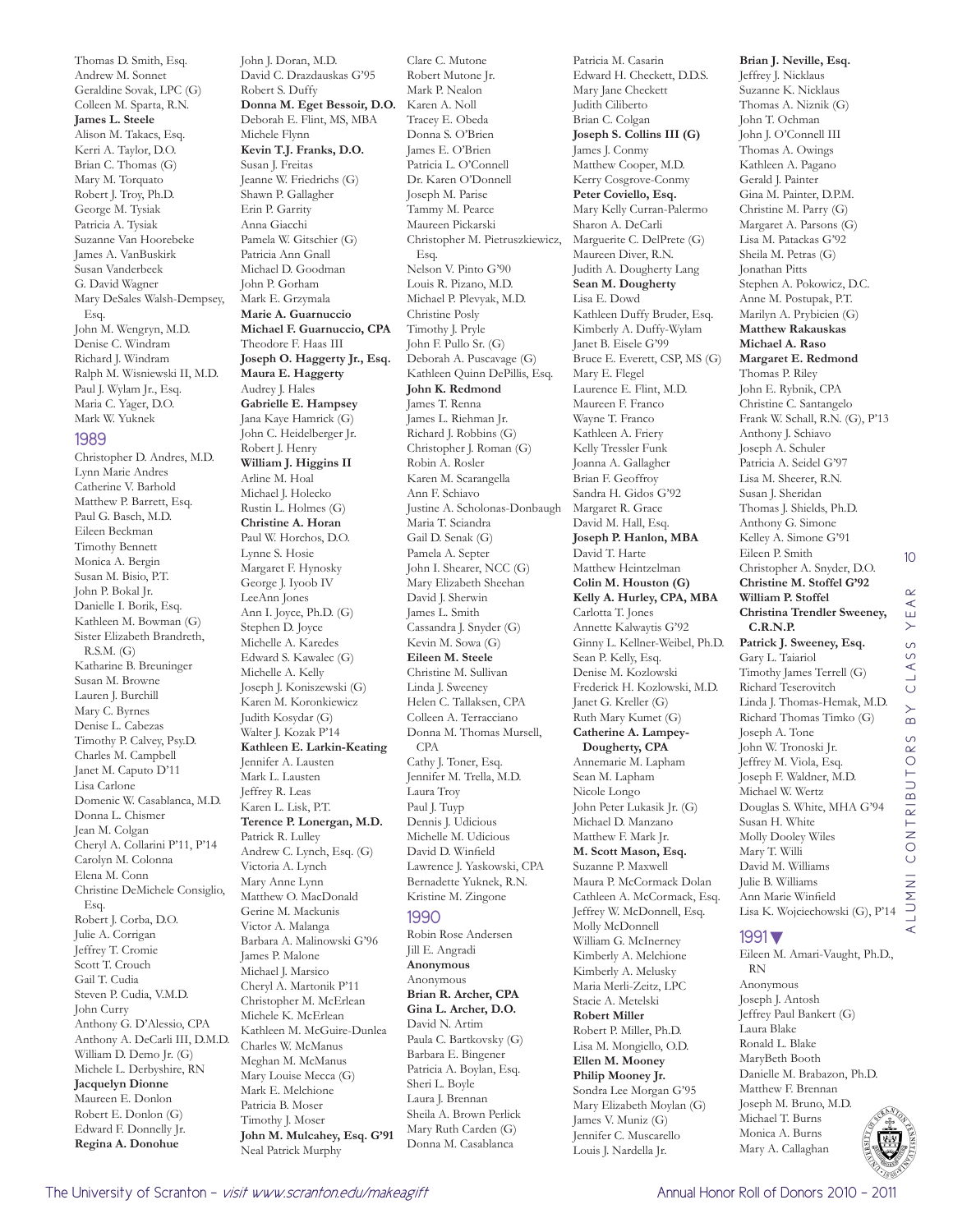Joseph P. Callahan Robert D. Cantwell Jason Cirrito Mary Beth Collins Carchia, Esq. Maj. Joseph M. Courey, USMC (ret) Robert F. Cummings Nancy E. Dealy Robert J. Dealy Kelly M. DeLisa Jacqueline Denning Kelly A. Devine Mary E. Devine G'93 Michele N. DiGiovine Eileen J. Donovan Heather S. Dooley-Henry Douglas C. Edwards Daniel P. Egan Nicholas Ermolovich, Esq. (G) **Tanya Ermolovich, D.O.**  Mary J. Finnan Colleen M. Fitzgerald Dana M. Francis Timothy D. Friery Maryann Frisbie Christine M. Funck Nadine M. Geoffroy, CPA Linda A. Gowen James M. Grace James C. Granahan Jr. **Brian J. Grega**  Cecilia T. Guerin Laura B. Hall Aileen Hand Brian F. Henes, Esq. Julieanne M. Hlavac Bruno, M.D. David F. Hogan Jr. Christy J. Howe Philip J. Howe **Michael T. Hughes, Esq.**  Arthur J. Jordan Jr., D.O. Douglas E. Kaiser Linda Kazel G'93 Joy M. Kempter William J. Kennedy (G) Martin A. Kupetz Colleen E. Larkin Joseph M. Lentini Roberta Longo Julianne Maguire, M.A., LPC Christine D. Mahoney Banks Mary R. Malone Jeffrey W. Mancabelli Frank A. Marcin, Esq. **Colleen Mason**  Brendan Patrick McCahon Patricia A. McEnery Sean M. McEnery Jennifer O. Meeker Andrea L. Melia Joseph F. Murray III, M.D. **Maureen E. Neville**  Theresa M. Nimmer Mitrenga Eileen B. Notarianni P'14 Jennifer M. Ochman Kenneth G. Okrepkie G'96 Francis P. Oliva Julianne M. O'Malley Philipp, M.D. Jane E. Orr Kathleen D. Owen Carol L. Pecher Kelli Y. Pedrazzi

Robert T. Pembleton Christine P. Perko Zachary Perlick, Esq. Mary Beth D. Pichiarello Lisa M. Platske Christopher E. Pociask, MBA Linda Pollick-Zazzeri Patricia J. Popeck (G) Donald L. Preate Jr., M.D. Marilyn P. Pryle G'97 John A. Ruddy Jr., CPA Jane C. Ryan (G) Nancy L. Savage (G) Erik R. Schmidt, D.C. Chris J. Schneider Lisa C. Schneider Mary Catherine Scott, Esq. Barbara M. Selvaggio Tracy A. Seyferth-Sullivan **Sean K. Shanley**  Deborah A. Sheedy John P. Sheedy Sean M. Sheehan Kimberly A. Sherwin-Schmidt Timothy M. Skarbek Tori A. Steininger Beth A. Stroud Pembleton Colleen M. Sullivan Palus Denise Taiariol Jacqueline M. Tierney James W. Van Woert (G) Mary T. Walsh (G) William M. Williams G'97 Suzanne Knight Winter Diane M. Wylam, Esq. Peter J. Yatcilla Keith D. Yurgosky G'02 Marion E. Yurgosky G'98 1992 Anonymous Eleanor B. Axford (G) Carl M. Baruffaldi Mary Alice Bertrand Michael C. Bertrand Christopher P. Boam, Esq. **Matthew E. Bogusch, CPA Shelley A. Bogusch**  Alok K. Bose, M.D. Geri Maier Botyrius (G) Denise M. Boudreau-Scott **Elaine M. Brophy Eric D. Brophy, Esq.**  Sean P. Buggy, Esq. Kevin J. Byrnes Gary W. Christensen G'98 Benita M. Clark Maryann Comiskey **Timothy P. Conniff** 

LTC Ellen S. Daly, USA Aleta M. DeMatteo-Barber (G) Christopher R. Doherty Cristy S. Dougherty, Ph.D. Patrick D. Dougherty Kara E. Dugan Eileen L. Ernst Barbara J. Eyet (G) Paul M. Fanuele Ingrid Farally Burd Joseph P. Ferguson Lynn A. Ferrara, M.D. C. Stephen Francis III Melissa M. Francis, Esq. Kelly A. Ganning Gropack

Judith A. Grandinetti Eileen K. Greenlay Debra Robertson Halpin Megan E. Hargrave, D.O. Kurt M. Heindrichs Edward M. Hogan Jennifer A. Hogan **Kevin J. Hudson**  Tiffany A. Hughes, M.D. Susanne John, MSPT Andrew M. Joyce Joan E. Kaiser Cara J. Kelly Maureen E. Kelly-Pappas, Esq. Cynthia A. Kenworthy **Christopher J. Kotchick, D.M.D.**  Christopher J. Kudless Christina M. Lanno G'97 Dawn M. Leas **Alisa M. Loftus Brian P. Loftus, D.M.D.**  Gregory S. Mancuso Siobhain Mark **Marybeth G. Markland, Ph.D.**  David S. Markle, CPA William F. Maule Kristine J. Mayrides Mark T. Mayrides, Esq. Brian M. McCabe Margaret E. McCormick Karen F. McDonald **Mary Katherine McNeill Stephen T. Michel**  Donald I. Mickel Jr. G'03 Michael L. Molineux, M.D. Neil J. Monaghan Justine M. Monahan, OTR Sean M. Munkacsi **Robert D. Naso**  Gail O. Olive (G) Maryann Pavlick Patricia A. Perri G'00 John M. Piljer Mary-Louise Piner Marianne Poe A. Leigh Redmon, Esq. (G) Cornelius J. Rightley Richard D. Schaab Jr. John P. Schaeffer, CPA Yvonne Teresa Schaeffer Elizabeth A. Selgrath Mark R. Suraci (G) **Steven J. Suriani**  Barry W. Szarvas Jr., CPA Amy P. Tibensky Marie A. Trovato (G) Maureen M. Walsh Thomas G. Winkelman Marcia A. Yatcilla Teresa L. Young Bonnie D. Zipprich Paul E. Zipprich Joanna Zucker 1993

Anonymous Stephen N. Beckish Dominique Bernardo, MSW Janice I. Black (G) Laurie E. Bokal Rolfe Maureen A. Bose Jeffrey M. Brauer

Colleen M. Brennan Kerry J. Brown Karen J. Burke-Callahan Jamie C. Buzzanca Kathleen M. Buzzanca Andrew P. Capone Sr. Kristin A. Capone, MED, PT Mei D. Cheo-Stecker Lisa Cherry G'97 Patrick J. Coakley Thomas H. Comiskey Rebecca A. Corby William T. Cullen Jr. Katherine F. Davey Thomas J. Davey Matthew L. Davidson, Ph.D. Suzanne Davidson Maura M. Devlin-Slatowski Lori D. D'Ginto Haring Dena C. Dodge, CPA, MBA, CFP Matthew Paul Domines Joseph P. Duffy **Jennifer L. Dunworth**  Jennifer E. Edwards Mellon Michelle Ferguson Thomas E. Ferguson Brian J. Ford, ARM Katherine A. Geiger-Gallagher, MSN, ANP Meghan N. Gill Timothy J. Gill Colleen A. Graff G'09 Frances E. Gray Stephen G. Gruszka Kathleen M. Gulbin, Ed.D. Lynne M. Halligan Mary Jane Hart Jeffrey E. Havran, Esq. Jennifer K. Henry Dorothy J. Hughes (G) Robert B. Hurley Nicole M. Hutchinson Cynthia A. Jenner Eric G. John Karen M. Jones G'96 Taryn M. Jones James B. Kane II William M. Kasulis Jennifer A. Kelly Dominiquini John Krisa, M.D. Clayton S. LaCoe III, Ed.D. G'99 James M. Lajeunesse Jeannine M. Lajeunesse Alan B. Landis Jr. Duane C. Lapus Katherine A. Lapus Jason J. Legg, Esq. (G) Beth Anne LiVolsi Phyllis A. Lynady, R.N. (G) David M. Maher Tara Anne Malia Frani Mancuso LeeAnn Marano, CMA Paul B. Matey, Esq. William T. McCaffery, Esq. **Tracey M. McDevitt Hagan, Esq.**  Timothy N. McMullen Jennifer L. Mease Christina M. Meyer Bric, MHS Ellen K. Meyst **Edward B. Micheletti, Esq.** 

**Maureen E. Michels**  James Llewellyn Miller (G) Ann Marie E. Moran Noreen E. Morgan (G) Laura M. Mossa (G) Maureen E. Mulholland, Esq.  $(G)$ E. Eric Nelson Bridget M. Newberry Lori A. Niznik (G) Dalida A. O'Malley Christopher J. Osborne, Esq. P'12 Claudia Pope-Bayne Michael L. Postupak **Marisa Rinaldi Rakauskas, Esq.**  Elizabeth A. Redington, Esq. Joseph Patrick Redington Joseph M. Roback (G) Theresa M. Roberts **Michele L. Rodeghiero Joerg**  Mark E. Roethlin Perry J. Rose, CFP (G) George E. Seig Jr., Esq. Thomas M. Sharkey Jean E. Sharretts Sandra J. Snyder Donna M. Stefans, Esq. Renee E. Steinbrecher Brian P. Sullivan, M.D. Eugene R. Tagle G'98 Patricia L. Tetreault G'00 Stephen D. Tibensky **Suzanne Toppy**  Maryellen Uebele Peter F. Ulicny (G) Sean C. Valashinas Cheng-Yee Wang (G) Richard J. Williams Jr., Esq. (G) Constance A. Wisdo (G) Amy M. Wolstenholme, PT Jennifer Zupp-Pitts 1994 Francis P. Ahearn III Anthony C. Aliano, Esq.

11



Judith Anderson Anonymous Hiroyuki Aoki G'96 Michael R. Ashton, M.D. Terence C. Bayne Jennifer Billington Susan C. Bonacci Louis C. Bowers Martin J. Brazill **Kenneth J. Brislin, M.D.**  Marianne Brodman Frank W. Buhler IV Elisabeth M. Buxton Healy Gregory T. Caluri Everett D. Campbell Joanne Collins Roethlin Eileen M. Crowley-Melloy Andrew J. Cullen (G) Philip S. Cunningham Melissa A. Curran Schmidt Mary Ellen F. Davison (G) Tara Lynn DiMino, M.D. Timothy W. Earley, O.D. Matthew P. Farr Vickilyn E. Fealy Beth A. Florey (G) Claire A. Fox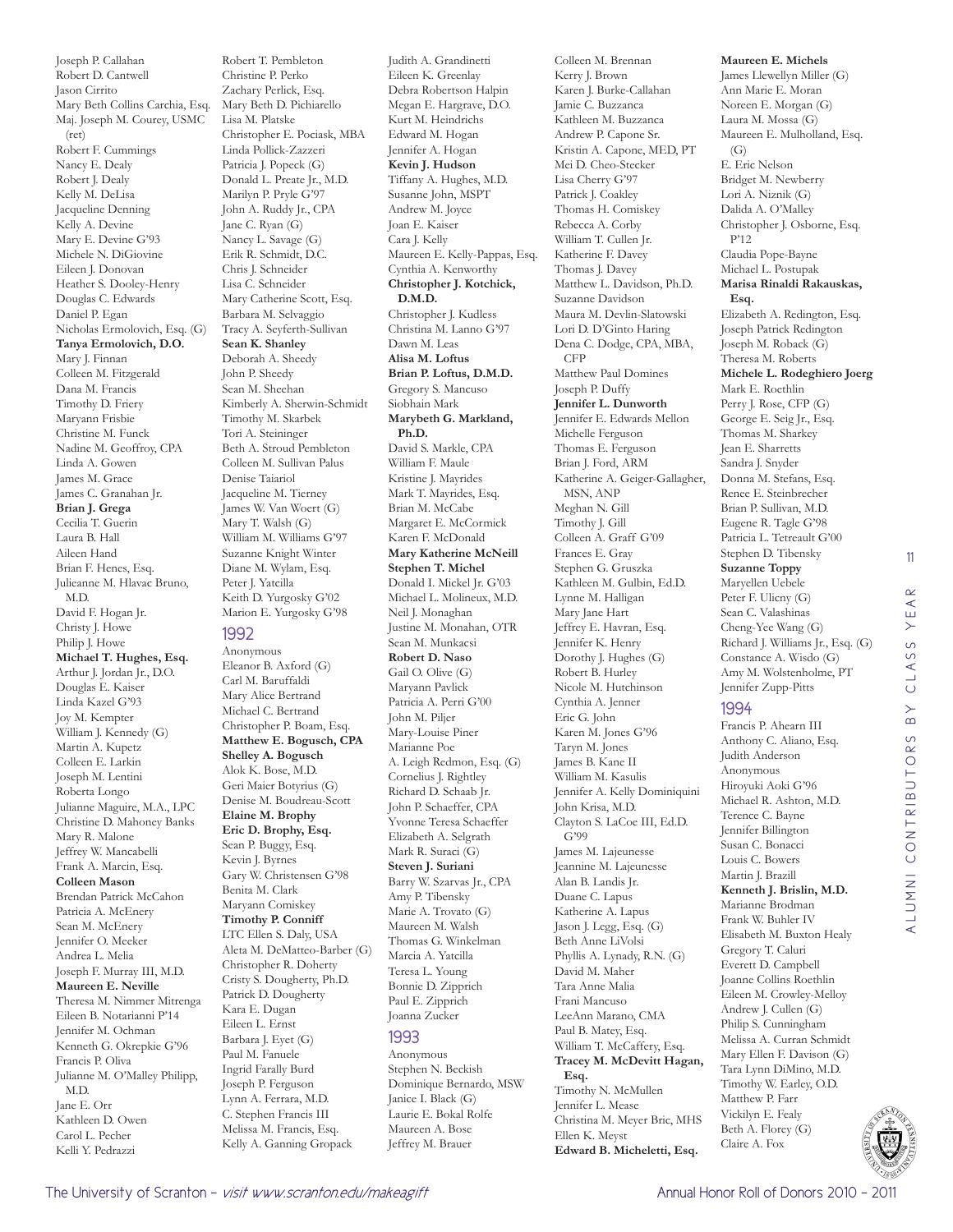Cheryl A. Friedman, R.N. Charles John Galvin, Esq. Renee J. Garvey G'93 David Brian Gilmartin Peter J. Greenlay **Mary Ann A. Groncki, DSW**  Thomas C. Hampsey (G) Eleanor L. Harkin Buhler **James J. Harrington Jr.**  Francis C. Healy, Esq. Walter E. Hodor (G) Margaret Mary Hricko Pafford, Ph.D. Corey J. Illes Jeffrey A. Jenner Catherine Julius, R.N. (G) Andrea L. Kabacinski John Z. Kabacinski Jennifer K. Kenney Sean M. Kenney **Kathleen Koopman, CPA**  Terrence T. Kossegi, Esq. **Paul W. Lameo, CPA**  Lisa I. Landis Patricia L. Little, MBA Adele R. Lurie, MS, ANP-C Sabrina S. Mackittrick Peter J. Mancuso, D.P.M. Elizabeth A. Marcelis AnneMarie E. McCook Rebecca L. McMullen Aimee L. Montgomery Gina M. Morell Peter I. Muir Kevin C. O'Brien Ravin V. Patel Denise C. Peters Marc F. Pierlott JayneAnn M. Pittman, Esq. (G) Dario M. Promutico Dena M. Promutico, P.T. Karyn L. Pryor Ronda M. Rinaldi-White, PA-C Geoffrey M. Sanders Karen M. Sanders Lynn C. Sansky Joseph M. Schmidt Jennifer L. Sheahan Marion S. Smith, R.N. G'99 Michele L. St. Clair Robyn Symons Christopher A. Terpak G'97 Michael A. Troncellito Jr., Esq. Michael E. Tronoski Jeanne M. Turschmann Christopher J. Tyson, CPA Michelle T. Tyson Robert M. Varesio Barbara R. Wagner, D.P.T. (G) Brian R. Waterhouse Jean P. Willi Pamela L. Williams Richard B. Winslow Heather A. Yeremsky (G) Christine A. Zawistowski, M.D. **Jason M. Zazyczny**  1995

#### Anonymous Joseph M. Armstrong, Esq. P'14 Susan A. Armstrong P'14 Christine Ashton James M. Azzolini Erik S. Berthold (G)

Linda L. Biberman Cheryl A. Bisignani Terpak G'98 Frederick J. Bonacci, D.M.D. Eileen T. Bowers Mark F. Burrell James P. Canally Jerry Caporaso Jr., M.D. Jason A. Cascarino Renee A. Cavallaro Sheryl L. Cebular (G) **Eva E. Christiansen (G)** Michael J. Comfort Colin C. Crawford Gretchen A. Davis-Welby, Pharm.D. (G) Amy E. Dean G'96 Suzanne T. Degnan Galvin **James Devers**  Ginger Y. Fennell (G) Michele A. Ferguson G'97 Allison L. Fullman, CPA Pamela Gaughan Ivan F. Gonzalez Craig L. Graff Jennifer A. Graff Melissa M. Greblunas G'96 Stephanie Gregory **Laura L. Gribbin Lameo, Esq.**  Mark T. Halligan Sean Hanlon Katherine M. Hessling Kowalewski G'98 Eileen B. Howanitz Christine A. Hrehowsik Dawn M. Jacobson, RN Daniel P. Keenan Robert W. Keenan James A. Kompany Janelle S. Krehely, MS, NCC, LPC G'97 Burt M. LaCivita Timothy T. Langbein **Michael C. Madden Jr.**  Robin P. Maitra Gemma T. Matteo (G) Simeon B. McAleer, Ph.D. Donna M. McMonagle Robert F. McNamara (G) Cristina L. Moravec-Kossegi Megan J. Morgan G'97 Mary Beth Mulry, CPA Raymond P. Mulry, Esq. **Nick C. Naro P'12** Lucille B. Nicholas Marisa J. O'Brien Timothy H. O'Connell William F. O'Malley Jr. Michael J. O'Rourke Jr. James E. Palumbo Colleen A. Parkes Theresa A. Pattara, Esq. Kevin E. Peltier, M.D. **Joseph Clayton Perfilio Robert J. Portman**  Justin R. Racht, M.D. Vita Marie Racko (G) Christine E. Reich, R.N. Lisa M. Renga Stephanie Ann Repasky, Psy.D. Heather T. Rowan-Kenyon,

Christopher J. Ryan (G) Richard J. Schmid Jr., Esq. Jennifer M. Siegel **Anne Marie Stamford G'00** Eric C. Stanislaw Kristine M. Sweeny Jennifer Taggart Ryan S. Taggart BethAnn Thomas Joseph M. Tiboni Stacy A. Ulland Riethmiller Brian S. Umpierre, Esq. **Chryssa V. Valletta, Esq.**  Elizabeth Carol Van Sickle **Joseph M. Vaszily**  John James Veracoechea, Esq. LTC John E. Voyack Sr., USA, Ret.† Rhonda S. Wayman (G) Marilyn J. Weidner Linda J. West (G) 1996▼ Nicole M. Alfano Carolyn M. Amato Jennifer Andreasson Ellen M. Arrighi G'97 Scott A. Arrighi, D.D.S. Eric J. Ashman (G) Jessica Attardo-Maryott John L. Benjamin (G) Elaine M. Blanco **Jason A. Bonadio, M.D.**  Alexandra Borchard Mary K. Boyle G'97 Susan M. Brace Brian J. Brazinski Leo J. Burke III Michael F. Calderone G'99 Michelle S. Casciola **Peter J. Cawley, M.D.**  Peter D. Chapla (G) Christine M. Chisholm Michael L. Ciambor Lisa A. Collette Jennifer Hawkins Comfort (G) Alfred A. Cooke III Velma J. Cotton (G) Patricia A. Curran (G)

Amy M. Cutchineal G'97, D'11 Dr. David A. Czarnecki John J. Czarnecki G'97 Amy L. Davis Gemma P. Davis G'03 Martin DeMicoli Melissa DeMicoli, CMP Amanda Descovich Samuel P. Descovich Kathleen A. Devlin, Esq. Matthew J. DiLiberto Casey G. Dolan Regina A. Donohue Sharon R. Fischer Stacey L. Fitzsimons Douglas R. Forrer, CPA Jacqueline A. Franke Kieran A. Gallagher John J. Genova, Esq. Jennifer L. Gibson G'97 Francis K. Gildea G'07 Jennette M. Gildea G'07 Carol E. Greenwald (G) Christina A. Gregory, D.M.D.

**Kevin B. Grzelak, CPA** 

**Rosemary Hazzouri Gallagher (G)** Susan A. Heim-Kelly, R.N. Jennifer M. Hendershot, D.M.D. Susan A. Hochreiter Pellegrino Margaret E. Johnsson G'97 **Kathleen M. Joyce, M.D.**  Alan J. Kelly Melissa S. Kerr **Lauren M. Klotz**  Katherine A. Kortbus Andrew D. Kosar, Ph.D. Matthew Kowalewski Robert J. Krehely Jr., MBA Carmen R. Latona, M.D. Kelly T. Latona, MPT G'97 **Justin J. Lavoie Megan A. Lavoie**  Jeffrey Y. Lee, D.O. Karim M. Letwinsky (G) Christine L. Ludka **Elizabeth A. Madden**  Pamela B. Marshall G'97 Maj. James T. Martin, USMC Bernice McDonald Monica M. McMullan Ruth C. Mecca MaryJo Miller Kevin C. Moran Kathleen P. O'Leary Melissa A. Ollendike Saturnina Olmedo-Foreman Deborah M. O'Malley Victoria W. O'Rourke, Esq. Maureen R. Owings, R.N. **Robert J. Pachence Jr.**  Kimberly Anne Pavlick, PhD  $(G)$ Jason A. Pellegrino, D.M.D. Rev. Thomas J. Petro III Robert J. Ritz Jr. (G) Jeanne D. Rohan, M.D. Ruth-Dinaz S. Sarkari (G) Melissa A. Schnipp, CPA Kieran K. Schultz Judith A. Sharr Amy L. Shonk Brian J. Sileo Ryan W. Smith Michael J. Snow Jr. Timothy J. St. Clair Maire A. St. Ledger Glen A. Tacinelli Lori A. Torrey Jennifer A. Vaszily Czarnecki Anthony M. Vechercofski Dana A. Vierno Bryan Scott Walker Christine Ward-Diaz Sherry L. Winn-Smith, O.D. Deirdre J. Ypma (G) 1997 Elizabeth Ann C. Aldridge

David R. Guarino

Jenneen E. Ameres John L. Ameres Anonymous **M. Stacey Bach, Esq.**  Joseph A. Barrette Shari M. Berthold G'98 **Mark C. Buggy**  John J. Cahalane Denise S. Calderone (G) Joseph G. Chojnacki Damien P. Ciasullo, D.C. Jennifer E. Ciasullo Joseph Patrick Colozza, CPA  $(G)$ Cynthia C. Cox (G) Amy L. Croom Brian P. Crowley Lucrecia V. Cuautli-Lopez (G) **Sara E. Daly**  Amy E. Devrieze Mari K. Duncan **Matthew C. Dwyer**  Jonathan T. Fanuzzi Lori A. Fanuzzi Rebecca L. Finn Kenney Allison Kahn Francesco G'03, G'97 Joann Gallichio, ScD G'98 Michael P. Galvin Abby R. Gordon Marilou Grant (G) Christopher M. Grasso Toni M. Green, D.O. Mari A. Grochowski Dr. Shannon Halpin-Brunt Daniel J. Hoegen Christine Pascone Hudacek, PT G'98 Dr. Angela M. Jaramillo Sharon Patricia Jaworski Noelle D. Karas Christopher R. Keating Gerard T. Kinzel Christin Hasara Krey, MPT G'98 Don Peterson Krey Justin P. Kubeck, M.D. Marla L. Lee Heather A. Leo Carolyn Lewis Kathleen K. Liszka, MPT G'98 Jennifer J. Lyden Michael A. Malia, Esq. Jocelyn M. Martin Jessica C. McCabe Matushek  $(G)$ Annamarie E. McDermott Christine M. Meredith, V.M.D. Megan C. Monks Jean M. Morris **Andrea J. Mulrine**  Cynthia S. Neal Robert J. Neal G'08 Denise A. Neto Salamanca Sarah E. O'Connell, Esq. William A. O'Connor Ann Marie O'Hara Judith A. Oliver Matthew J. Perlick Mary Ellen A. Petcavage, SPHR  $(G)$ Mark C. Pomager **Kari J. Portman**  Laura J. Ramos Wendy M. Runco G'98 Arthur J. Savokinas (G) Meghan J. Smith, RN Michael A. Soskil G'08

12

 $\alpha$  $\prec$  $\times$  $\circ$  $\circ$  $\prec$  $\overline{\phantom{0}}$  $\circ$  $\begin{array}{c}\n\searrow\\
\searrow\n\end{array}$ 

ALUMNI CONTRIBUTORS BY CLASS YEAR

ALUMNI CONTRIBUT

OR<sub>S</sub>



Ph.D.

Margot R. Royer-Johnson

Hope St. Clair Stacy A. Swarts-Carver

**Geoffrey C. Speicher G'99**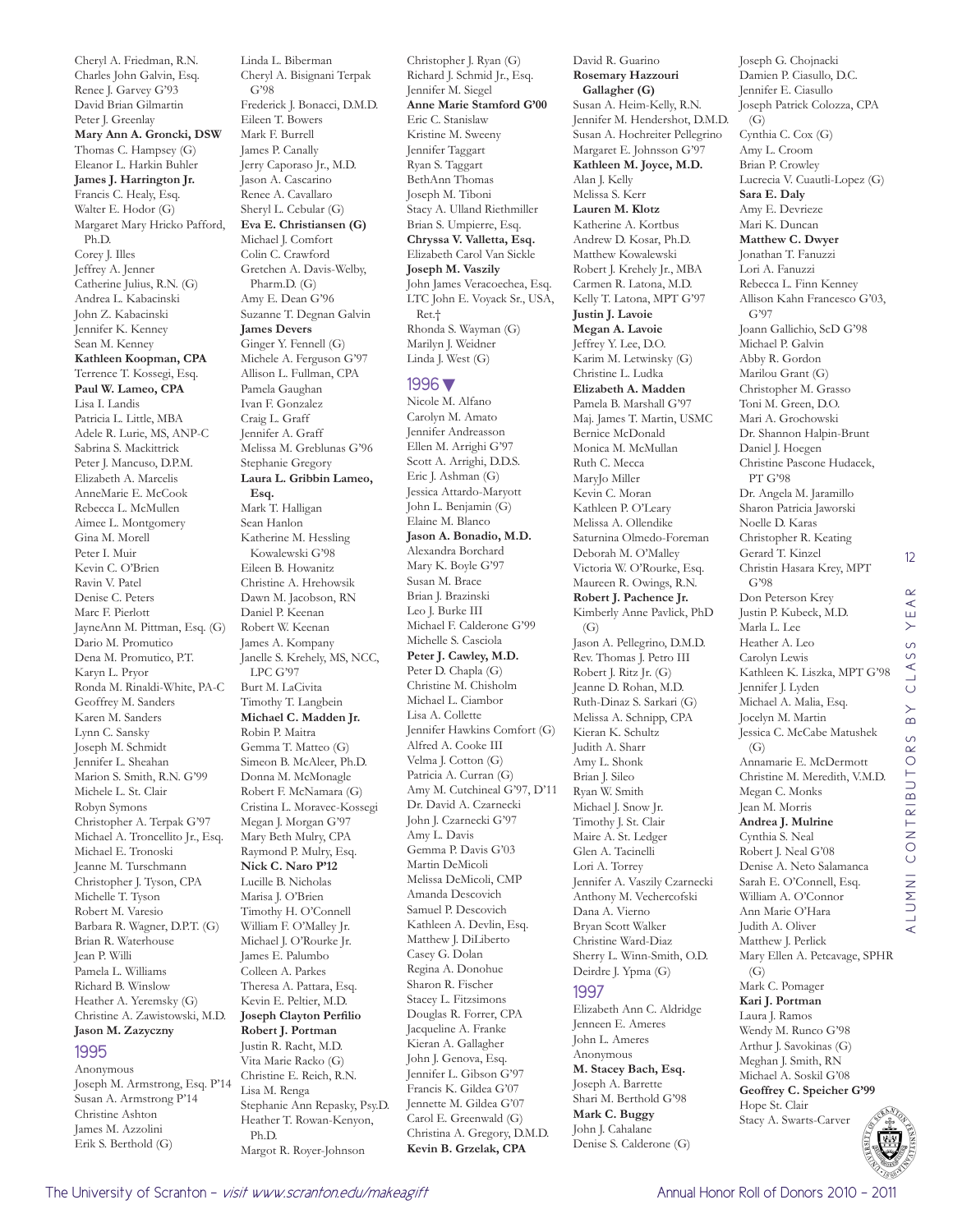Michael Charles Swartz (G) Kristen A. Tepfenhardt-Freund Jennifer L. Tota Michael J. Tota Jennifer S. Tumilowicz Mary Anne K. Vechercofski Mary A. Vincent Lisa A. Wells (G) Daniel T. Wilkins (G)

#### 1998

Eileen B. Allardyce Anonymous Stephen P. Austin Judith J. Bailey G'05 Austin J. Burke Jr. (H) Thomas I. Burke Ir. Sharon A. Byrne (G) Jeffrey M. Cancelliere Thomas E. Caswell (G) Matthew I. Christy Aida R. Clarkin Tara M. Cole G'99 Tara A. Craig Christopher P. Curran Elizabeth A. Defilippo Anthony J. DePhillips Michael C. DeSalvo Alison R. Devers-Arbacheski Tara B. Diel G'99 Anne Duffy Mary Grace Durkin Cabral Megan M. Early-Brady Carmen D. Ferranti Michael P. Gala Megan K. Getz Bohensky G'06 **Andrew M. Gilfillan Michele G. Gilfillan**  Joseph P. Giovannini III Jennifer T. Gonzalez G'99 Robert G. Grasso Paul G. Grzelak John E. Henrikson Mary E. Icker Christine D. Ingram-Lipp Dennis G. Johnson Deborah A. Jones (G) Bryan M. Knowles Thomas D. Lawrence Robin L. Luise Janette M. Milano Matthew F. Milano, D.M.D. Sharon Miller Hunt Stephen F. Miller, D.M.D. Jennette M. Monahan Garner T. Montierde Mark M. Morrow (G) Dianne R. Moser-Stout **Ann Moskovitz (H) Rick B. Muller**  Donald R. Murphy Amy J. Neugebauer (G) Margaret M. Okurowski **Colleen E. Pachence**  Erin L. Panciera Joanna M. Peloquin Michael P. Platt, M.D. Mildred A. Polovitch Nicole L. Potthoff Yorke Kathleen T. Rinaggio Kelly L. Rottkamp Cara J. Russo Michael C. Russo John F. Ryan

Maureen A. Ryan Shannon P. Semmel Ciamacco Brent R. Sheehan Meredith H. Simpson Samuel F. Smith Emily Anne Smorol Christian W. Stauffer Rebecca M. Strage-Gould Peter V. Tafuri (G) Karolyn M. Teufel, M.D. Laura Turlip, Esq. (G) Heather J. Vallent Joseph P. Voyt Thomas F. Voytek Susan F. Waldron Timothy M. Waldron Russ H. Walter Jr. Nongying Wu (G) Brian T. Yorke Sean Youngblood (G)

#### 1999

Anonymous Jeanette M. Archetto Kevan S. Bailey G'07 Alissiah A. Barnett Robert A. Barrow (G) Casimir F. Bartlomiejus Jr. Sean P. Batten Matthew R. Bernard G'03 Lauren M. Bernero Anthony M. Bonanno MAJ James J. Brady Jr., USA Kerry J. Burrell, O.D. Bernadette A. Cahalane William D. Camara Krystyna Colantoni Sharon D. Conway (G) Michael J. Cooney Paul J. Curtis Jeremiah F. Eagen, Esq. Noel S. Eloff Johanna C. Eltz Camara, Ph.D. Christin Castellana Freet Melissa L. Froland **Sean J. Gaffey**  Yvonne Galella, D.O. Suzanne M. Garrison Jennifer R. Gerardo William J. Gillespie, Psy.D. Joseph J. Giombetti (G) Jill M. Grasso Meridith A. Grasso, D.P.T. G'00 James G. Greger Jr. Scott A. Guttridge G'00 Colleen M. Henrikson Jennifer A. Inglett, D.P.T. G'00 Kathryn A. Janofsky Marianne Klein Christopher C. Krall G'05 Anthony E. Kwiatkowski Jr. Maureen E. Kwiatkowski G'00 Jennifer Langan, Esq. Edward J. Larmann Jr. Shannon M. Laylo Matthew A. Lee Mauri T. Lemoncelli, Esq. Andrea J. Mantione (G) Melissa J. McElwain G'08 Monica A. Meilinger Todd M. Messina Stephen W. Mickulik Donna M. Moga Brighid E. Moran

Matthew W. Moran Steven M. Morton MAJ Cristin A. Mount, M.D. Ann S. Moyles (G) Rev. Thomas M. Muldowney Shannon L. Murphy Fennie Dennis M. Nilsen G'00 George E. Noone III Deborah E. O'Brien Mary Ellen O'Donnell, Ph.D. Susan C. Onofry (G) Niall O'Sullivan Karen T. Pasqualicchio Marissa Patel Lori Pfeiffer Salvatore M. Piccolo Judy T. Platt, M.D. Deborah A. Proulx Anthony T. Rafanello Kate E. Rafanello Deborah S. Rudis G'00 Thomas F. Ryan Jr. **Michael K. Short**  Warren Siao Jeffrey S. Smith (G) Stephanie A. Spanton **Craig J. Steel**  Stanley Strelish Jr. Joseph E. Swift Kelly A. Thompson-Brazill, ACNP Jonathan J. Tkach, CPA Vincent J. Vanston (G) Timothy A. Vecchiarelli Kristin Vieira Craig M. Wahy Kimberly D. Ward G'00 Thomas J. Welsh G'01 Brian P. Wing Jill R. Wing, D.P.T. G'00, D'06 Darreth L. Zeccardi Kathleen M. Zelno G'04

#### 2000

Jason D. Arbacheski Delight D. Balducci, Esq. Joseph M. Balducci Paul A. Bazik Paul W. Bechtel Marisa N. Bonacci James A. Brennan, Esq. **Kathleen H. Burke**  Colleen B. Burrell, OTR/L Nicole Ceccacci, D.O. Thomas A. Ciavarella Marybeth Clark Paul M. Collins Jr., Ph.D. Christian B. Connelly Kelly A. Corcoran Walsh Caroline A. Cunniff Daniel J. Czyzyk G'05 Elizabeth A. DeHaven James G. Demetriades Jr. Matthew D. DeNinno Catherine L. Ehrlein Kate A. Ellis David V. Falbo G'04, G'05 Anna M. Faramelli Joseph D. Fleissner Nathaniel W. Flook, D.M.D. Collette R. Freer, D.V.M. Chrystie A. Gorman Amber D. Hannah (G) Katherine M. Herbst

Jennifer H. Housel (G) Bridget A. James Anne M. Kearney Joseph F. Kelley Ruth H. Lancia Albert R. Mauriello Kevin J. McCormick Mary Ellen McFaul Corey P. McIntyre G'01 Adam C. Minakowski Edward L. Murray, D.P.M. (G) Kimberly A. Mydland G'01 Zachariah R. Newswanger (G) Eric M. Pauli, M.D. Jill Payne Joseph R. Payne Michael J. Prendergast Laura A. Prosser, Ph.D. G'01 Laura L. Radecki Michelle Lynn Radoslovich G'11 Donna R. Ramirez, Ph.D. Christopher R. Reina Melissa A. Ronga Timothy M. Rudis Shannon L. Schlissel G'01 Eileen Socorso Teschke Alexander E. Stark Terri L. Strelish Danielle C. Struble-Fitzsimmons, D.P.T. G'01, D'06 Jeffrey R. Teschke Stacie M. Totman, OTR/L Michele A. Truax (G) Melinda S. Walck G'01 **John L. Walker P'11** Daniel P. Walsh, Ph.D. Deirdre M. Walsh Scott C. Walter Daniel C. Wrazien Angelique M. Xirouhakis Sherri Yevitz Eble

#### 2001▼

Jamie J. Adamski, D.O. Anonymous Mary Kay Aston (G), P'13 Ronald J. Babcock Noelle M. Bailey G'02 Rebekah M. Bernard Katherine M. Biersbach Michael Ross C. Biscocho Alicia M. Boyanowski Brian S. Boyanowski G'07 Michelle L. Brewstein Matthew J. Burruano Nicole Burruano Stephanie Anne Buscaglia, Esq. Jennifer Ann Chirdo, RN Nicole E. Condrasky Donna M. Cottone (G) Patrick R. Donohue Thomas H. Ehrlein Elizabeth C. Fallon, MSOTR-L G'02 Amanda E. Fleissner G'02 Brian J. Giulian Nancy M. Gownley Gina M. Green Celeste S. Gregory Christine M. Hall MAJ Mark W. Hannah, USA, Ret. (G)

James D. Houlihan Mary Beth Houlihan Susan E. Ingraffea James M. Karlinsey, Ph.D. Kristina Karnovsky Anne C. Kehayas G'09 Erin J. Kelly, Ph.D. Kevin J. Kozel Jesse A. Krempasky, MPT G'02 JoAnne M. Kuehner (H) Cassandra Lee Leonard (G) Jennifer A. Lively Meghan G. Long Claire Ma Lorenz Barbara K. Lyons (G) Kathleen T. Madden **Lori A. Madden G'02** Pasquale N. Mascaro Jr. **Mary E. McDonald (H)** LT Deanne B. McPherson Kevin P. Moran Patrick J. Morgan Thomas M. Morrissey Jr. G'02 Timothy R. Nastro Mari J. Olshefski Melissa Pacitti Kathryn M. Page, MPT G'02 Christopher V. Parente, Esq. Jessica L. Pelenski G'02 Brian C. Perkowski G'02 Kristen E. Perkowski G'02 Cheryl Pisano Jason T. Preat Keith E. Quinn Mari-Christina Quinn Jessica M. Robinson G'04 Benjamin J. Saks Andrea R. Sandrowicz Martha Santucci **Susanna Short**  Allison M. Sivon Carol L. Strauch Lauren A. Sullivan-White Anthony Talerico Jr., CPA Matthew J. Tarka Joan P. Tordoff G'07 Daniel J. Totman Thomas C. Venditti Chad P. Walker Jill F. Werner

#### 2002

Marco Antonio N. Aviso Christina L. Bianco **Rachel L. Bott**  Bradley J. Breslin, Esq. Kathryn L. Buscaglia Lori M. Carrino **Henry E. Chance**  Christopher B. Cianci, D.O. Brian J. Daly G'06 Heather E. Demuth James J. DeSanto Kathleen M. DeSanto Kristen Donohue G'07 **Lauren Dowd G'03** Brian A. Eltz G'05 Sharon C. Eltz, M.D. John J. Errigo III Dina M. Fanizza G'03 Anthony P. Fesken Shanna M. Gillespie G'03 Jill Ann Glenn (G) Christopher N. Growney

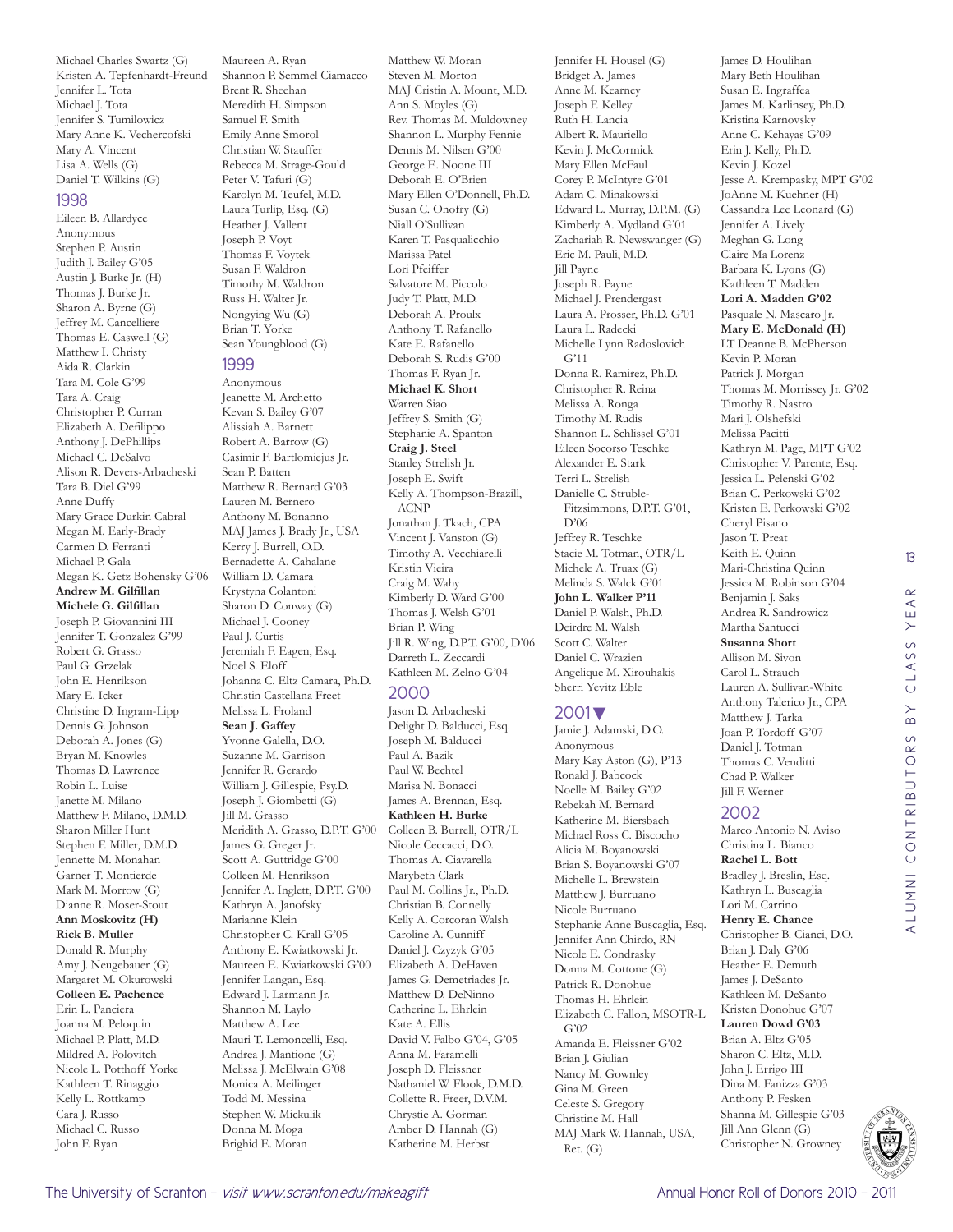Geoffrey K. Higgins Patricia A. Higgins Michelle A. Hiller, OTR/L Kristy R. Huggler G'04 Brian D. Hughes Christopher A. Jones, M.D. Sarah B. Kenehan Michael P. Kroiss Mary E. Leber Hughes Lindsay M. Lepore, D.M.D. Lori A. Livingston, D.P.T. G'03, D'07 **Ronald E. Madden Jr.**  Laura A. Magliocchetti **Jeffrey J. Manganaro**  Heather L. Mansour Joseph J. McDonald Rory P. McGee Jennifer Menichini Drahus, Esq. Evan J. Morrison Daniel J. Nebzydoski Raymond J. Nemetz Meghan M. O'Connell Beth T. O'Connor Joy Theresa Oliver, Ph.D. Kevin M. O'Meara Margaret K. O'Meara Michael M. Quinn Joseph P. Rusincovitch (G) Erich G. Schauer Christina M. Seewald Adrienne H. Simonds G'03 Erick B. Simonds Patti J. Stanco P'13 Loren L. Stone, MHA (G) Jennifer L. Stratis Pamela Q. Taffera, D.O. Lisa N. Traver Patrick J. Traver April L. Troy, M.D. Bradley J. Troy Erica A. Tucker Cynthia D. Vincenti Sarah A. Votrobeck, D.P.T. G'03, D'06 **Ian P. Walsh**  Rev. Christopher T. Washington CPT Russell M. Watkins, USA John P. Welsh Andrea Woolley Elizabeth F. Wrazien

Katherine A. Halsey Craig J. Heindrichs

#### 2003

Marie-Therese S. Alvir Peter A. Anania (G), G'09 Michael E. Appleton, Esq. Talia Argondezzi Elizabeth H. Baumbach G'04 Scott L. Blakiewicz John C. Brady Kimberly A. Cassidy Christopher M. Cice Stephanie L. Clark, M.D.,  $\overline{M}$  PH. Rev. Brian J. Clarke Ann E. Cummings (G) LT Emad H. Daniel, USNR Robert W. Davis Jr. G'10 Philip M. DeMola, D.O. Andrew P. Doran Gregory J. Dougherty Michelle A. Dougherty G'04

Justin M. Farrell Theresa A. Franz Joseph R. Garofalo Kristen M. Gatto Jonathan M. Goldwasser Brian P. Higgens Joan Hodowanitz (G) Michele L. Ippolito Lucie M. Iuzzolino Elijah King Leigh N. King Christine A. Krempasky G'04 Jillian Kwolek Laura Lane G'09 Amy R. Leahy Daniel W. Loftus Ellen E. Loftus G'11 Very Rev. Sterry David Mahaffey Jr. G'05 Dennis J. Mahoney Jr. Dana R. Maida, D. P. T. G'04, D'07 Angela M. McCloskey G'04 Lauren T. McMullin Doran G'11 **Sandra Montrone (H)** Kyle Morano Melissa S. Mullen Scott R. Mullen Brian D. Muratore Michael A. Nardelli G'05 Capt. Kristopher J. Pondo, USAF Thomas A. Porrovecchio Terence G. Reilly Patricia C. Reina Boyd G'05 Krista M. Reis Patrick F. Rocchio Kathleen M. Rodgers Erica L. Romann Jaclyn A. Ryan Frank J. Salfi Kenneth T. Sandrowicz Joseph M. Schroeder Ingrid C. Stein Samantha L. Strockis Colleen A. Surace Ryan M. Surace Anthony M. Vigliotta Michael T. Walsh Beth M. Wendel 2004 Kara M. Armstrong

Erin M. Barrett Charles C. Bartels Carol A. Benginia (G) Carl N. Boccuti Jr. Linda H. Bryan (G) Elizabeth J. Campbell Linda J. Cavazzini Susan M. Chrusciel Vito V. Cirigliano, D.O. Matthew R. Compton Robin A. Cook **Christopher J. Corey G'05, G'11** Justin V. Cozza Steven R. D'Ambola (G) Jason Davitt **Marie Monique Franks (G)** Christine M. Frawley Anthony D. Giancatarino II Catharine A. Giancatarino

Terri A. Harchar Michael P. Higgins Alison M. Hill Kelly M. Jackson Cozza Alison M. Janes CPT Kimberly A. Johnson, USA Shannon E. Judson Mary Kenney Cirigliano, D.O. Kristin F. King G'05 Elizabeth J. Kloczko G'05 Martha Ann Kokinda (G) Anne E. Kozul Ann I. Kushmerick Lauren M. Loftus Theresa A. Martin Jeffrey M. McKeever Rachael E. Miller Delekta Christopher J. Muller Erik J. Novak Elizabeth A. O'Connor Huck Colleen N. O'Connor G'05, D'09 Lorraine M. O'Donnell Robert F. Olinits (G) **Jane Oppenheim (H)** Lauren E. O'Shea Valerie A. Page (G) Ariane Palmasani Conaboy, D.O. William R. Peoples, D.P.T. G'05, D'08 Benjamin H. Persett **Robin M. Raju**  Joseph J. Ricci G'05 Kevin T. Riley Adam T. Ropelewski, USA Erin E. Ropelewski, USA Catherine M. Russin Lori K. Schwarz G'05 Erin K. Sloan Michele Smigiel Lauren-Marie Smith William P. Stanton Tamas Szasz G'05, D'11 Alicia Tanacredi G'05 Michael A. Turley Richard S. Verde Dr. Laura P. Virtue-Delayo Michelle M. Wagner Keith R. Williams (G) Jane K. Yeomans (G) Dr. Kelli M. Young 2005 Joseph R. Addis Jr. Lori Algar G'06 Brian D. Alvaro

Paul G. Batyko III Matthew Brown, D.D.S. Michael A. Carroll Elizabeth M. Connolly, J.D. Brendan C. Connors Ronald E. Coons Jr. Kimberly J. Cooper G'06 Robert G. D'Ambrosio Nicholas J. DeBarbrie Matthew J. Duardo Nadia L. Dunn G'06 Kathleen E. Eufemio (G) Lauren Farrell Moran G'06 CPT. Patrick J. Flynn Katie E. Garrison Sarah J. George Christine A. Gimbar

Lee Gonzalez G'07 Natalie Hellmers Anne D. Higgins Capt. Catherine E. Hildreth, USAF Kristen A. Hill Karen A. Hoerst Rene Holterman (G) Jennifer M. Hopkins **CPT Thomas J. Hromisin, USA**  Robert J. Huylo Dennis Johnson Alexander J. Josephite Christopher Ryan Joyce James R. Judge G'07 Mary Elizabeth Katinas Colleen Keenan Charles J. Kubat G'06 Kristine L. Kuschman Andrew James Lavelle Maria K. Lieberman G'06 Jacquelyn Carol Lopez Donald F. Mammano Jr. Daniel T. Marvin, J.D. Gregory P. Marx William J. McCabe Joseph R. McCormack Brian C. McGrath Mary U. McGraw Brian P. Meares Michael V. Minetti Jason B. Mootz Patricia K. Morris William J. Newman, Esq. **Lawrence J. O'Brien IV**  Jeanette M. O'Rourke Meghan A. Passo G'06 Karla M. Pingicer Patrick E. Pingicer Sarah M. Porter Jaclyn Potapchuk Apparao Prattipati (G) Anthony J. Primerano G'06 Elizabeth M. Sandrowicz Alicia M. Savarese Marian G. Shambe Sara B. Sheffield Brian A. Skrip Jillian Skrip Jennifer A. Slick G'08 Carolyn Smart Brenda F. Stang G'06 Sara K. Suchoski G'08 Francis A. Tepper III Sara B. Visintainer Lauren E. Winters Jeffrey M. Wojcik G'10 Michael Wong Marie A. Yezzo Matthew J. Youssef

#### 2006▼

Mary C. Abbatiello Dr. Joseph T. Adams Leah M. Addis Daniel S. Akerman Mahailey A. Albain (G) Ryan J. Algeo G'07 Gerald P. Amole III Anonymous Gregory V. Aughenbaugh, Esq. Meghan K. Aughenbaugh Deborah A. Bailey (G)

Lauren M. Beatty Dominick W. Bellizzi G'07 Holly A. Benedict Christopher P. Berrisford Karl Adrian C. Biscocho Amanda J. Bistran-Hall Maeghen A. Bradley G'07, D'11 Kerrianne O. Breig (G) Peter E. Buechner William F. Burke Kara E. Burns Patricia A. Campbell Annemarie Champagne G'07 Ryan P. Champagne Salvatore J. Cherra III Ashley B. Connors Shannon K. Coughlin Lauren C. Davies G'07, D'10 Jacquelyn L. DeForest Sol T. DeJesus, M.D. Jason A. Del Piano William J. Dempsey III Karen J. Dilsizian Elizabeth M. Dobrowolski CPT Patrick M. Dunn, USA Virginia R. Egan (G) Richard G. Fankhanel Kevin M. Farrell Regina A. Felice (G) Jacquelyn Fox G'07 Kimberly A. Friend Stephen M. Fromhold Tara M. Fueshko Kimberly L. Fugok Janet Garofalo Elizabeth M. Giangiulio Kevin G. Giordano John L. Gownley Katherine J. Graves David A. Grizzanti (G) Jennifer C. Guglielmi Keith R. Guglielmi Kristy E. Hare G'08 Meghan A. Haring Lindsey H. Hayde G'10 Cindy M. Hodakoski Suanne Hutchinson Kelly Q. Igoe Carrie L. Inkrott Katherine J. Jaworski G'07 Michael J. Jenkins, Ph.D. Erin E. Johnson Pamela Kalinowski-Bressi Brian J. Kelly Paul Klebon Heather M. Koehl Amy S. Kordek Kerri A. Kornobis Daniel P. Kottke Elizabeth A. Krebs Bridget M. Lally Elizabeth A. Latham, DMD Michelle Layland G'12 Kimberly R. Leinker Ellen B. Linde G'09 Robert A. Lyons Jr. Casper P. Magacs G'07, D'11 Rita M. Mancini Amanda R. Massaro Robert W. McGill Jr. Joseph P. McGuire III Kathryn M. McKenna, M. O. 4 Patrick J. McKenzie

14

CLASS YEAR

ALUMNI CONTRIBUTORS BY CLASS YEAR

ALUMNI CONTRIBUTORS

 $\overline{B}$ 



Kerri A. McLaughlin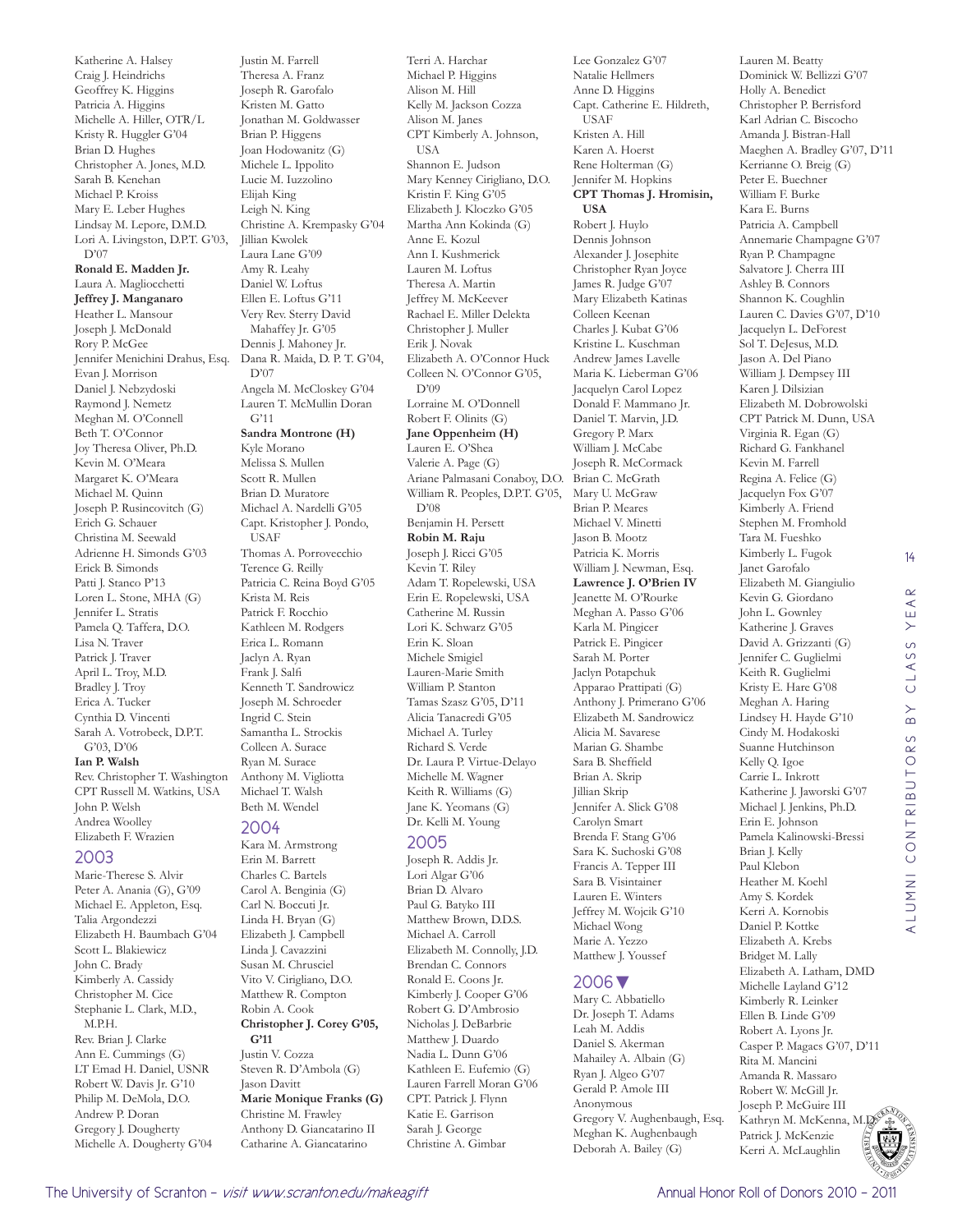Lindsey M. Meade G'08 Megan E. Meehan Marisa A. Miller Julie A. Morley Cheryl B. Mrazik Patrice R. Muller Thomas B. Noonan, Esq. Carolyn C. Novak Mary K. O'Brien **Sarah Elizabeth O'Brien, DPT G'07, D'11** Erin L. Orben Eric F. Ostrowsky Scott Donald Pachuta Jaime L. Palumbo Neil Patel, M.D. Scott A. Peslak **Mary Ellen Pichiarello (G)** Michelle C. Primerano Michael Quartuccio Timothy W. Rainsberger Lauren E. Rawls G'07 Diego P. Reynoso Amber L. Rugletic Rebecca L. Ryman (G) Laura B. Salomon Noelle N. Scarpulla Jason A. Shrive, Esq. Elizabeth A. Steinmetz Christopher J. Szewczyk Kristen M. Torma Crystal A. Torres Joseph C. Ulichny Thomas P. Umile, Ph.D. (G) John R. Vogel Lauren E. Voltz G'07 Annette L. Walker (G) Jeffrey M. Williams Diane M. Wilson-Wren (G) Susan E. Zengel 2007 William R. Andahazy (G)

Anonymous Joseph J. Azzaro Bradley W. Baer Amanda E. Bair G'09 John M. Bindo, MS, OTR/L, MHAS G'08 **Loretta Brennan Glucksman (H)** Ann M. Burke (G) Alissa D. Burneyko G'08 Joseph A. Butash, M.D. Matthew J. Calvert Anne-Frances E. Camella Elizabeth B. Carroll Joseph L. Casabona G'09 Lisa A. Casagrande Andrea M. Clyne Christian M. Coburn Esther J. Comer Andrew J. Conaboy, Esq. Michelle C. Copija Patrick J. Cummings Stephanie L. Damiano CatherineClaire Davis Kevin A. DeCastro Anthony G. DeLaurentis Andrew J. Delle Donne Maria C. Faber G'08 Jason C. Feairheller Michelle Laura Feairheller G'08, D'11

Sanford J. Feld (G) Jed A. Fisher Kristin L. Flaim, CPA G'08 CPT. Meghan M. Flynn Tanya R. Fritz G'08 Thomas E. Grady Christina M. Haggerty (G) Brandon Hatler Daniel R. Hertler Alice Hinson (G) Gwendolyn K. Hodges Peter E. Hornberger Dr. Kathleen M. Iacocca (G) Sarah M. Johnson Christy J. Joswick Elizabeth C. Kiernan Joshua Klonoski G'09 Jacqueline M. Kosmo Brittany G. LaMagna G'09 Frank A. LaSala Thomas P. Lee Kyle P. MacCourtney Erin A. Maguire Joegi G. Mathew Janelle L. Matsago Samantha M. McDonald Edward J. McDonnell Elizabeth A. McDyer Joanna T. McKeegan, Esq. Francis McLane Jr. Suzanne E. McMahon Patrick H. Monachino Sarah K. Monaco G'09 Maureen E. Morris G'08 Timothy O. Morris Shannon K. Munley G'08 Meghan J. Murphy Nicole H. Myslinski Daniel L. Navins (G) Christopher S. O'Brien John F. O'Connor Kyle D. O'Connor Marta Okoniewski Michael C. Olenick Jonathan J. Pantano Laurie W. Peslak Kristen M. Peterman Sarah M. Piccini G'10 Christina M. Rakowski Nicholas J. Rodio Jr. D'10 Allison M. Rubino Michael J. Schickner Joseph M. Schifano (G) Elizabeth A. Shackel Lucas A. Silva Mary Ann V. Smith G'09 Pamela A. Snopek Erica D. Sonzogni Daniel R. Stallone Melissa L. Thompson, D.O. Neil A. Trama Michael R. Vogt Andrea C. Vozzi G'08 Michelle L. Wheeler Megan A. Worth-Francullo, R.N. David D. Yoder Gregory P. Zumchak (G) 2008 Tara N. Abdalla

#### John T. Angelo Anonymous

John J. Anthony IV

Kristen Arbuco Ashley R. Aritz Kaitlin A. Baker John P. Bosco (G) Jeanne A. Bovard (H) Sarah E. Brandt Jessica L. Burns **Nancy A. Caldwell**  Bridget E. Callahan Kelley Carr (G) Matthew C. Cary Maureen E. Clark Valerie A. Clark (G) Elizabeth M. Cockerill (G) William Colona Elaina M. Coyle Elizabeth C. Cruciani (G) Ashley E. De Sena G'09 Erin Dempsey Clare F. Devine Mark A. DiPippa (G) Katherine Doll G'09 Gail M. Duffy (G) Mary Heather Earley Regina M. Fidiam Andrew Freeman Alex B. Gero Kaitlin B. Gilboy G'10 Kathryn A. Gillin Erin J. Ginty Michelle M. Glaser Allison M. Greco Dana M. Harris (G) Joseph T. Hayden Maura A. Hayden Jacqueline A. Higgins Joseph A. Indelicato Graylin K. Johnson Ashley M. Jones Brian A. Jordan Elizabeth A. Killeen Elyse M. Kluber Victoria A. Kocis Colleen M. Kolb Rev. Brian G. Konzman, S.J. Katherine E. LaRousse Kristyn B. Lartz Michael J. Lawler Jacqui A. Lees G'09 **Garett Lewis**  Jordan P. Lynott G'12 Katelyn J. Maher Sarah L. Malcolm Geri N. Maldonado D'12 Cathleen Carol Mall (G) Frenzica LaShunn Mann (G) Nicole J. Margiotta Allison M. Martyn Kelly M. McCool Bridget R. McGovern Lynn J. McQuade G'09 Alexandria N. Melone Kevin S. Meyer Kaitlyn M. Mimnaugh G'09 Christopher L. Molitoris G'12 Colleen A. Morey John V. Murphy John Muschelli III Erin M. Nolan Andrew P. Notarianni Molly E. O'Driscoll Michelle A. Parlapiano G'09 Autumn M. Pawlowski Chelsea L. Plifka

Kimberly Pond Jamie M. Puchalski (G) Margaret M. Reilly **Cari A. Reynolds**  Christopher W. Rider Rev. Thomas E. Roach, S.J. (H) Donna M. Rupp Larissa P. Schwass G'09 Regina Caeli L. Secara Erin T. Simko Renz G'09 Margaret E. Smith Melissa A. Smyda Diana Sorbera Andrew J. Stockdale (G) Kristen Sullivan Kathleen B. Sweeney G'10 Stephanie L. Tantum Conserette Raymond Totten Robert E. Tyrrell (G) Alexa A. Vacaro Mary Beth Vogel Eleanor B. Vogt Daniel W. Volpetti Brian M. Wasserman Patricia A. Wenke

#### 2009

Jessica M. Abbott Kathryn L. Abraham Taylor M. Ainley Ashley M. Alt Anonymous Samantha L. Baietti Casey D. Bartels Alison T. Bauer G'10 Christina M. Bruno Eliza Anne D. Cassin Thomas M. Churilla Lauren P. Cila Carmen N. Colon (G) John G. Connell Jr. Kristin E. Cordier Lauren M. Corregano Cynthia G. David Marie K. Donnelly (G) Laura A. Falzon Leanne P. Farinella Judy M. Farnell Kelly A. Flanagan Amy J. Flemming G'10 Jennifer A. Gentile (G) Sarah E. Glynn Jennifer L. Gonsior Robert P. Graham Kelly-Ann Haggerty Brittany E. Hall Megan Hess G'10 Casey D. Holladay G'10 Rebecca M. Howell G'10 Mary Ann Hughes (G) Christopher R. Hurd (G) Erin M. Jennings Caitlin G. Johnson Lauren S. Johnson Rebecca J. Kaddis Richard D. Kaminski Kimberly A. Katapski Gina A. Keane Sarah A. Kelly Jessica L. Kenefick William S. Kessler Justin Spencer Krul Christina L. LaBounty G'10 Amanda C. LaCorte

Patricia Laun (G) Thomas K. Lewis Brent M. Mahlstedt G'11 Dana M. Malatino G'10 Kristen M. Maresca Michelle A. Markowski Armando Martinez (G) Daniel J. Marx John J. McCarthy Caitlin T. McCormack Kathryn M. McKendry G'11 Aidan Presley McKenna (G) Catherine S. McKenna G'10 Dianne V. McNeal (G) Shauna M. McPherson Lindsay N. Miksich (G) Anissa Jones Miller (G) **I. Leo Moskovitz (H)** Brittany L. Murphy G'10 Gina M. Naticchi Cassandra N. Nazario Kaitlyn E. O'Connor G'11 Monica G. O'Reilly Lauren Anna Pascoe G'11 Erika L. Pekar (G) Nicole Kirra Pickering (G) Karalyn L. Podlinski Kathleen E. Reedy Joseph C. Romano Georgia Rose Nicole V. Ryan Melissa A. Scacchitti Jerome F. Scarpati Veronica A. Scarpati Linda Scherer Susan B. Schimelfenig (G) Alyson J. Semon Joseph J. Serafini Amy C. Shiner Brendan J. Smith Thaddeus Smyda Samantha M. Snapp G'10 Brittany M. Starna Anna K. Sullivan G'10 Ashley E. Teatum Brian M. Tenazas Anthony A. Thomas Elizabeth C. Timlin D'12 Andrew P. Tworischuk Caitlin E. Tyrrell James D. Vaughan IV Amelia Vazquez Jessica A. Wargo G'10 Emily A. Woltman Todd R. Yatchyshyn (G) Nicholas P. Youngstrom Maria Rose T. Zangardi (G) 2010 Aram V. Afarian Emman P. Agawa



15

James R. Alex (G) Elizabeth Allen Dorina M. Amendola (G)

Therese M. Aristide G'11

Stephen J. Aughenbaugh G'12 2LT Richard M. Auletta Jr. Patrick J. Bannon Jennifer L. Barrett Kathleen A. Barry Christine E. Barton

Anonymous

Alyssa J. Aritz Amy K. Arnold